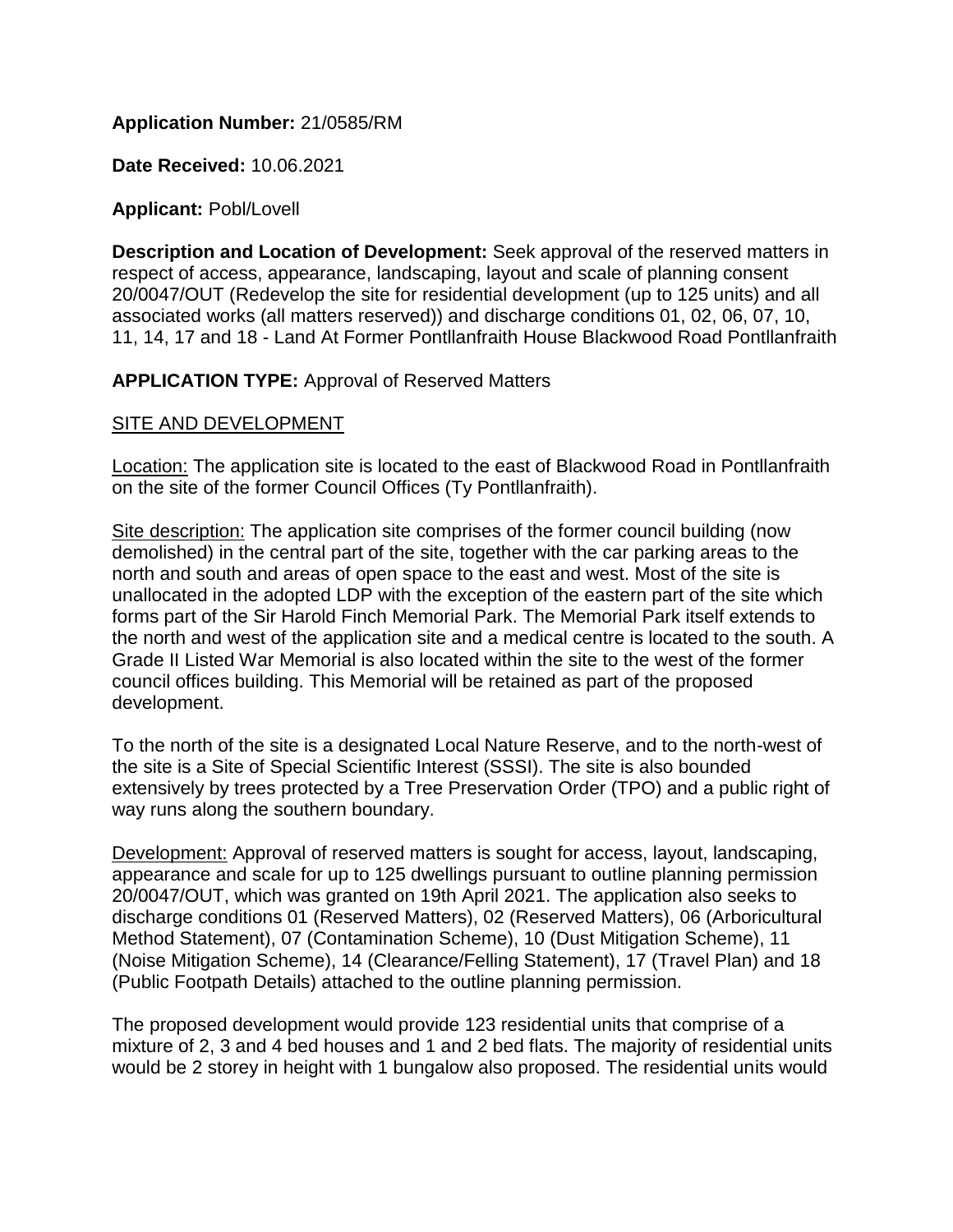broadly be split equally between social rent, low cost home ownership and general market housing. The affordable units would be managed by POBL Housing Association.

The application is supported by the following: Travel Plan Tree Retention/Removal Plan Tree Protection Plan Arboricultural Method Statement Planting Plan and Play Area Layout Planting Management Plan Preliminary Ecological Appraisal Report Reptile Survey Great Crested Newt Report Ecological Technical Note National Vegetation Classification Survey Report Geotechnical and Geo-Environmental Reports Remediation Strategy Report Construction Environmental Management Plan Ecological Construction Method Statement Environmental Plan

Materials: The proposed residential units would predominantly be finished in a combination of red face brick and a white roughcast render. Red detail brick would also be used for contrast band courses and window heads. The roof finishes would primarily comprise of smooth grey tiles with terracotta ridge tiles and scroll finials to match front gables.

The proposed boundary treatments would comprise of a mixture of 1.8m high close board fence and brick screen wall to enclose the private amenity space of residential dwellings. Elsewhere on the site, a combination of lower level vertical railings, stone walls and timber post and railings are proposed.

Ancillary development, e.g. parking: The proposed residential development would include two areas of public open space incorporating natural play facilities. The larger of the two open space areas would be located centrally within the site with the other located on the eastern edge. Both areas of open space would also form part of the sustainable drainage system (SuDS) for the site. A small area of amenity green space is also proposed just to the northwest of the central area of public open space and a formalised soft landscape setting is proposed for the listed war memorial.

The site's existing network of footpath links to Blackwood Road to the west of the site and Sir Harold Finch Memorial Park to the north and east would be retained as part of the proposed development. The existing public right of way which runs along the southern boundary of the site would also be retained.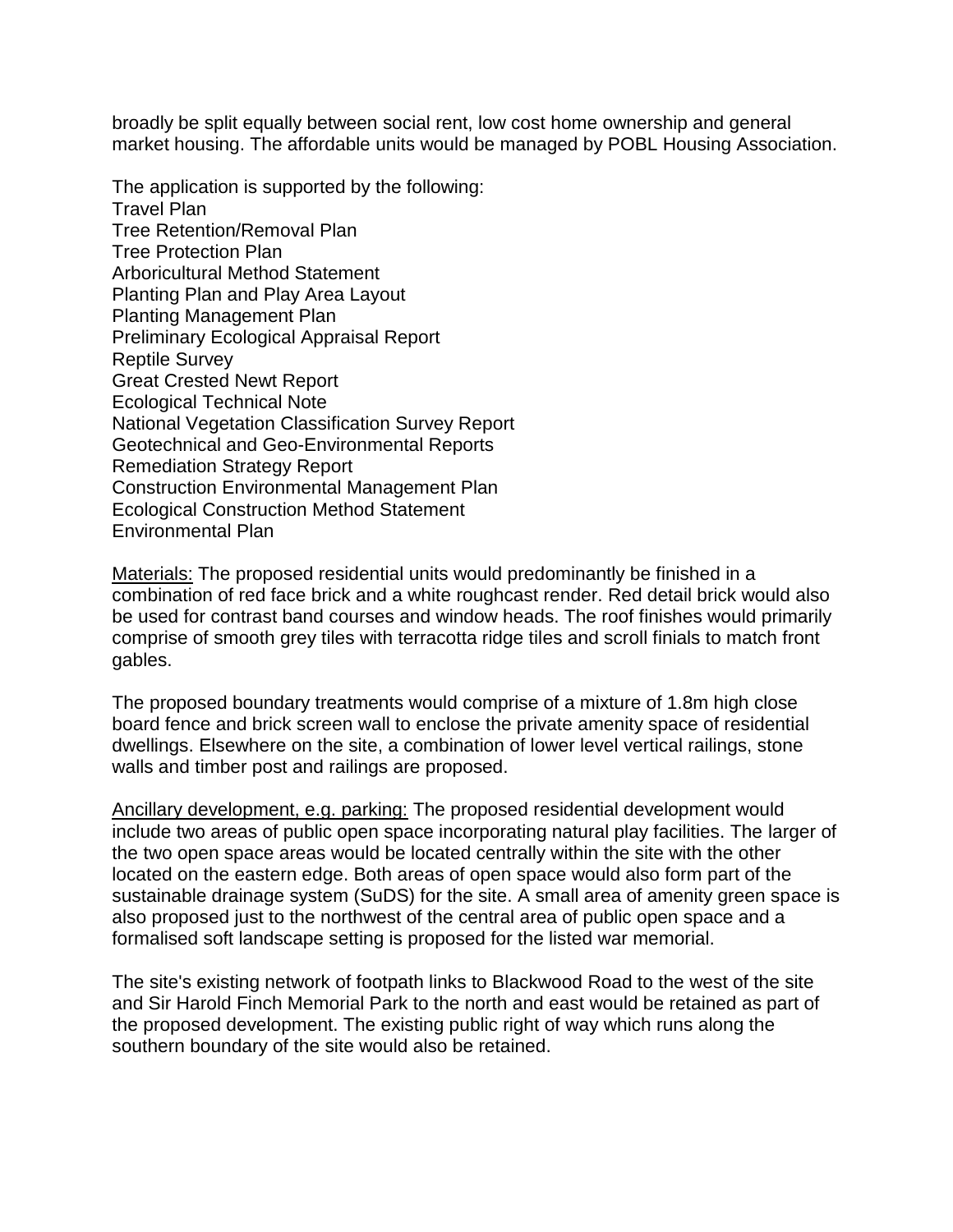In terms of highways and car parking provision, the proposed residential development would be served by the existing vehicular access off the roundabout at Blackwood Road. A mixture of private parking courts and off-street parking to the side and rear of the proposed houses would also serve individual households.

PLANNING HISTORY 2010 TO PRESENT 12/0661/LA - Convert flat roof to pitched - Granted 01.11.12.

20/0047/OUT - Redevelop the site for residential development (up to 125 units) and all associated works (all matters reserved) - Granted 19.04.21.

# **POLICY**

LOCAL DEVELOPMENT PLAN The Caerphilly County Borough Local Development Plan up to 2021 - Adopted November 2010.

Site Allocation: The site is within the settlement boundary and the eastern part of the site is allocated as a leisure use (Policy LE1.9 - Harold Finch Memorial Park). A cycle route (Policy TR1.9) - Network Links from Blackwood /Pontllanfraith Cycle Link) also runs along the southern boundary of the site.

# Policies: Strategic Policies

Policy SP2 (Development Strategy (NCC)), Policy SP4 (Settlement Strategy), Policy SP5 (Settlement Boundaries), Policy SP6 (Place Making), Policy SP7 (Planning Obligations), SP10 (Conservation of Natural Heritage), Policy SP14 (Total Housing Requirements) and Policy SP15 (Affordable Housing Target).

# Countywide Policies

Policy CW1 (Sustainable Transport, Accessibility and Social Inclusion), Policy CW2 (Amenity), Policy CW3 (Design Considerations: Highways), Policy CW4 (Natural Heritage Protection), Policy CW5 (Protection of the Water Environment), Policy CW6 (Trees Woodland and Hedgerow Protection), Policy CW10 (Leisure and Open Space Provision), Policy CW11 (Affordable Housing Planning Obligations) and Policy CW15 (General Locational Constraints).

# Supplementary Planning Guidance

LDP1: Affordable Housing Obligations, LDP4: Trees and Development, LDP 5: Car Parking Standards and LDP 6: Building Better Places to Live.

# Future Wales

Policy 2 - Shaping Urban Growth ad Regeneration - Strategic Placemaking, Policy 7 - Delivering Affordable Homes, Policy 9 - Resilient Ecological Networks and Green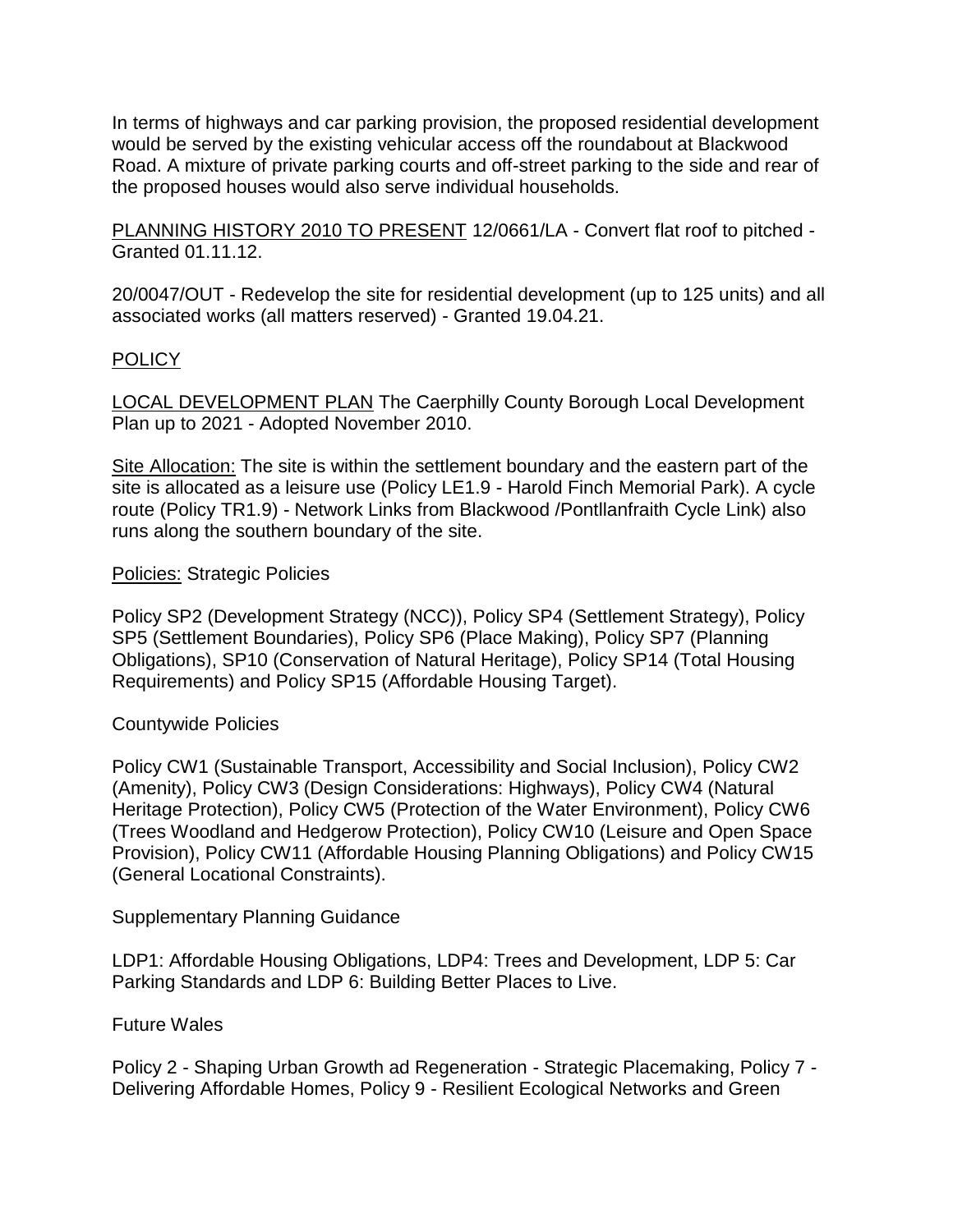Infrastructure, Policy 11 - National Connectivity, Policy 12 - Regional Connectivity and Policy 13 - Supporting Digital Communications.

NATIONAL POLICY Planning Policy Wales (Edition 11, February 2021), Technical Advice Note (TAN) 2: Affordable Housing, TAN 5: Nature Conservation and Planning, TAN 12: Design and TAN 24: Historic Environment.

### ENVIRONMENTAL IMPACT ASSESSMENT

Did the application have to be screened for an EIA? Yes.

Was an EIA required? No, the details submitted as part of this reserved matters and discharge of condition application remain within the scope of the outline planning permission approved.

### COAL MINING LEGACY

Is the site within an area where there are mining legacy issues? The site is located within a high risk coal mining area; however, the findings of intrusive ground investigation works, which were considered at outline planning stage, confirmed that the proposed residential development on the site is at a very low risk from mining related ground instability.

### **CONSULTATION**

Senior Arboricultural Officer (Trees) - The submitted details are considered acceptable.

Natural Resources Wales - Concerns raised regarding the information submitted to date, it is still not clear if the development will allow suitable access to the SSSI for grazing and machinery necessary for its management to ensure that the special features of the SSSI will not decline.

It is noted that a Construction Environmental Management Plan (CEMP) has been submitted in respect of noise and dust but does not extend to robust measures to prevent contaminants reaching the watercourses which borders the site and leads to the Sirhowy River. It is therefore recommended that the CEMP is revised accordingly to include appropriate measures.

Also, concerns are raised regarding planting and seeding and provides advice to retain existing grasslands and to avoid using bought seed mixes and instead harvest seeds/ green hay from Memorial Park Meadows SSSI or existing grassland on the development site rather than bringing in seed mixes which often have non-local species in them.

Landscape Architect - CCBC - Has notable concerns and recommends that the layout is amended with existing TPO trees protected. Whilst it is appreciated that tree planting is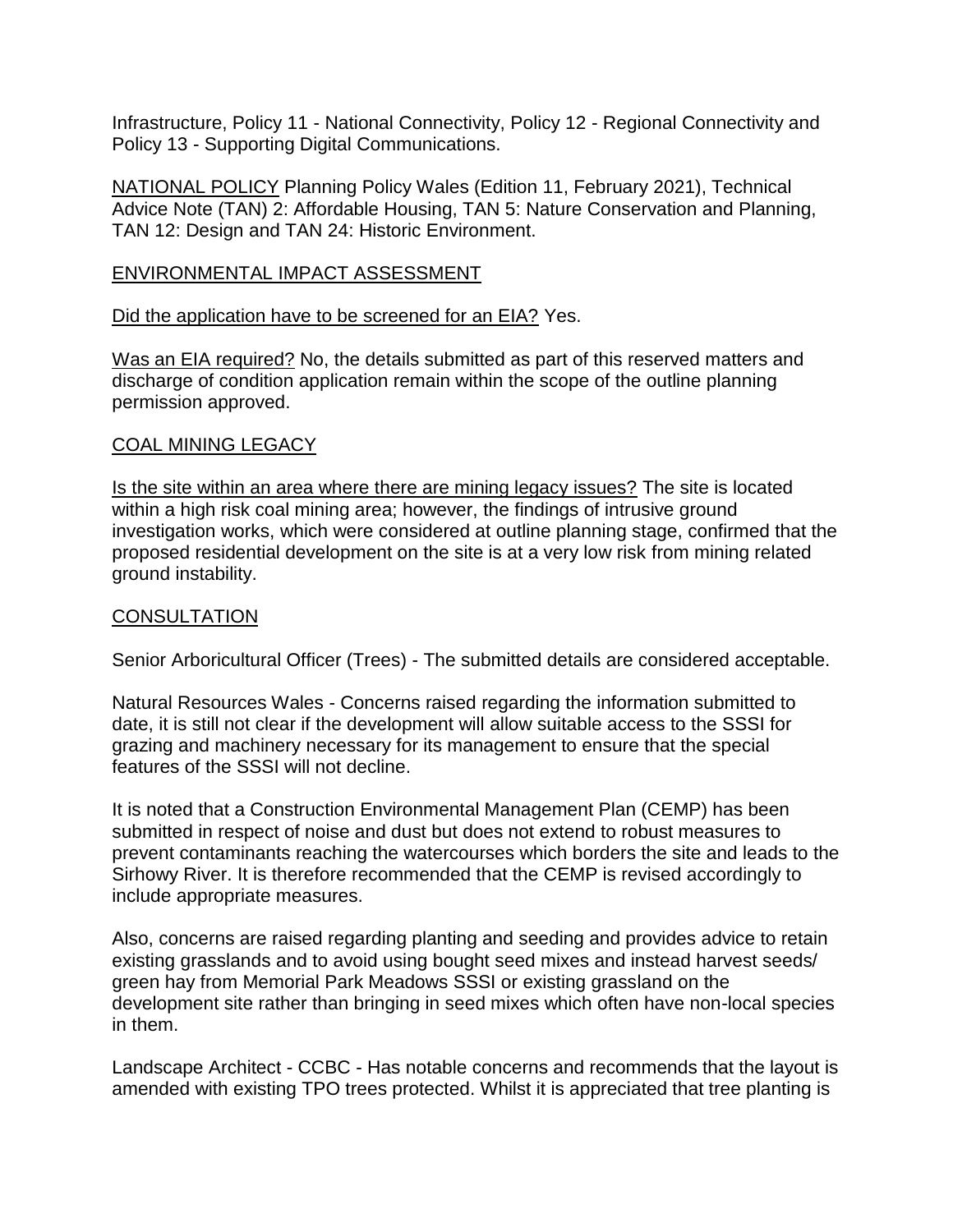proposed to mitigate for this reduction in mature trees planted, it is worth highlighting that these existing mature trees add significant quality to the site both in terms of visual amenity and biodiversity value and that their loss requires offsetting by mitigation tree planting, which will take decades before mitigation is fully achieved.

Ecologist - In respect of the proposed development for consideration no objection is raised subject to the imposition of conditions imposed to any consent to secure biodiversity conservation and enhancement.

Parks And Open Spaces - No comments received.

Transportation Engineering Manager - CCBC - Highways have no objection to this planning application subject to conditions.

In respect of the details seeking agreement in respect of Condition 17 of planning consent 20/0047/OUT, the Travel Plan submitted is considered acceptable.

Heritage And Placemaking Officer - Comments in respect of the revised plans submitted have yet to be received, however those comments will be reported to members verbally.

CCBC Housing Enabling Officer - The area for development is situated in the Pontllanfraith ward, which for the purposes of the Affordable Housing SPG attracts an affordable housing target of up to 25%, subject to viability. Affordable housing will be made up of social rented and shared ownership units. The development proposes an affordable housing provision far greater than the policy requirement.

Head Of Public Protection - CCBC - In respect of conditions 07, 10, 11 the details submitted are considered acceptable.

Rights Of Way Officer - Following discussions with the applicant / developer, we have secured a contribution towards the improvement of the adjacent public footpath (FP88 Mynyddislwyn). We therefore have no further comments to make regarding this application.

CADW - No comments received at the time of writing the report.

Senior Engineer (Land Drainage) - The developer has submitted a separate application for Sustainable Drainage Approval in accordance with Schedule 3 of the Flood and Water Management Act 2010 and the Sustainable Drainage Approval Body has granted consent.

Principal Valuer - No adverse comments offered.

CCBC - 21st Century Schools - With respect to the above application, there is room in all the schools below should the development proceed:- Libanus Primary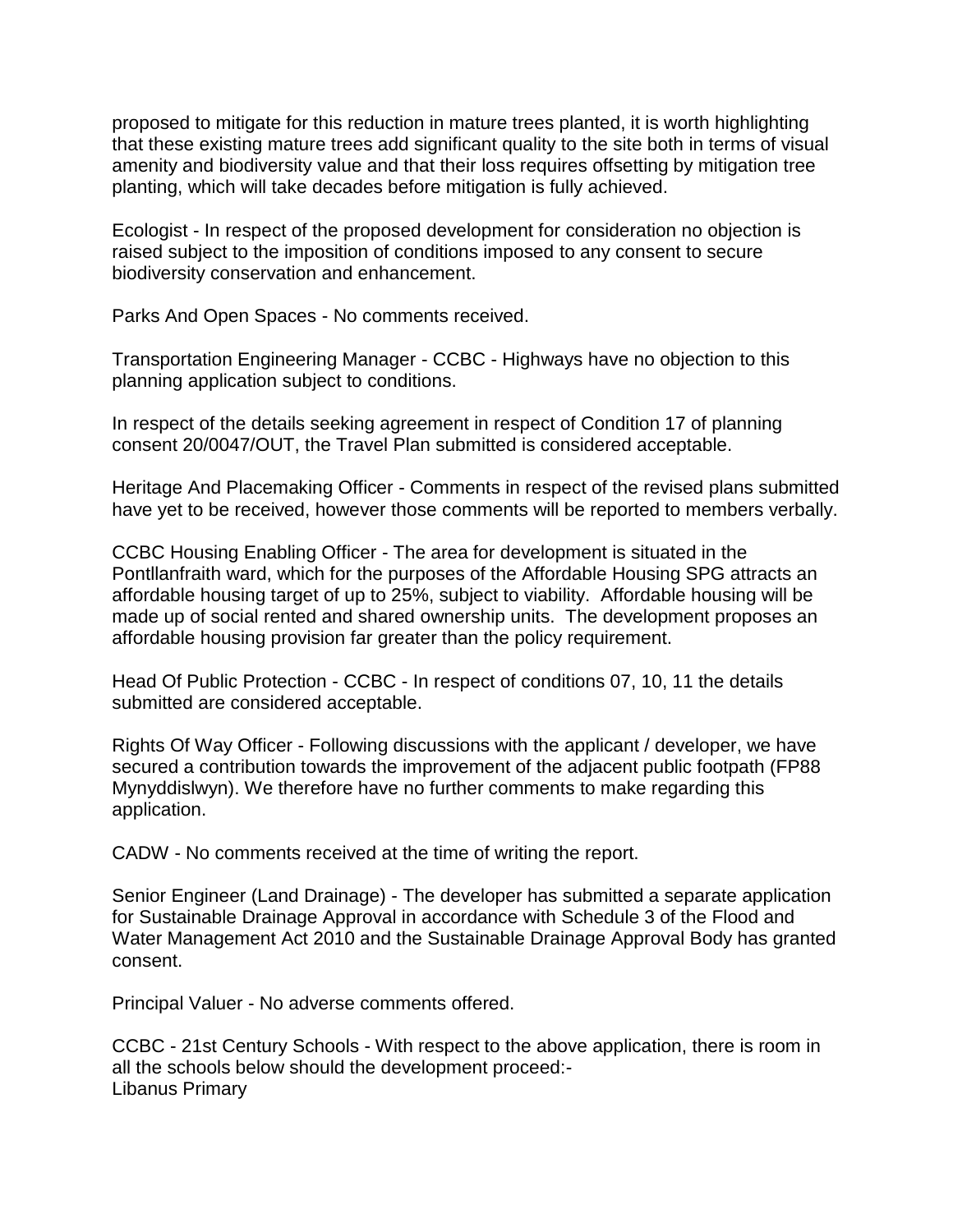Blackwood Comp YG Trelyn YG Cwm Rhymni

The Coal Authority - On the basis that there are no recorded coal mining features at surface which could affect the spatial layout of development and none of the conditions referenced in the application relate to coal mining legacy matters, the Coal Authority wishes to raise no comments regarding this reserved matters/condition discharge submission.

Dwr Cymru - No objection but provides informal advice to the developer.

Police Architectural Liaison Officer - No comments received at the time of writing the report.

Western Power Distribution - Provides advice to be conveyed to the developers.

Strategic & Development Plans - No adverse comments offered.

### ADVERTISEMENT

Extent of advertisement: The application was advertised in the press, by means of a site notice and twenty six neighbours were notified by way of letter.

Response: None.

Summary of observations: Not applicable.

# SECTION 17 CRIME AND DISORDER ACT

What is the likely effect of the determination of this application on the need for the Local Planning Authority to do all it reasonably can to prevent crime and disorder in its area? There are no specific crime and disorder implications material to the determination of this application.

#### EU HABITATS DIRECTIVE

Does the development affect any protected wildlife species? No, the application is supported by ecology surveys and it is not considered that the proposed development would have an impact on protected species.

#### COMMUNITY INFRASTRUCTURE LEVY (CIL)

Is this development Community Infrastructure Levy liable? Yes the development is CIL liable and falls within the mid-viability charging zone for which CIL is charged at a rate of £25 per square metre plus indexation for new development.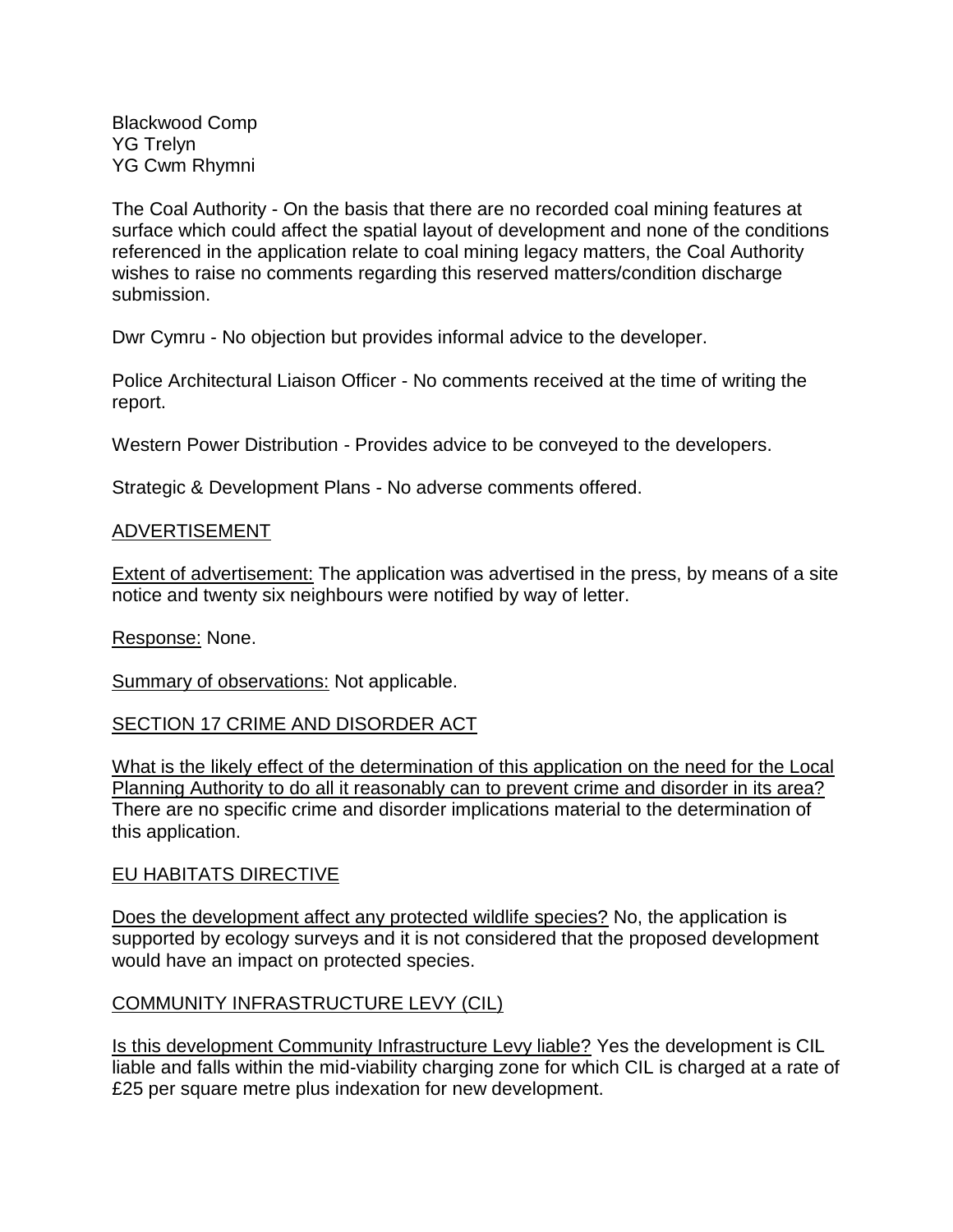### ANALYSIS

Policies: The application site is located within settlement limits and outline planning permission was granted for up to 125 residential units on 19th April 2021. The principle of residential development on the site has therefore been established and the following detailed matters are considered in turn: layout, design and placemaking; heritage assets; access and parking provision; trees and landscaping; residential amenity; ecology; sustainable drainage; affordable housing and other matters controlled by condition of the outline planning permission.

### Layout, Design and Placemaking

Policy SP6 focuses on placemaking and broadly requires development proposals to help create sustainable places by having full regard to the local context and any special features which contribute to local distinctiveness. In particular, the policy also requires, among other things, a high standard of design and layout that reflects sustainable transport and accessibility principles. Planning Policy Wales (PPW) also adopts a placemaking approach to decision making on planning applications (paragraph 2.9), highlighting the need to consider the context, function and relationships between a development site and its wider surroundings, and the potential to create high quality development and public spaces.

In terms of layout, the proposed development would integrate with the surrounding built form and provide a good urban presence by fronting short terrace blocks on to Blackwood Road to the west of the site. On the corner plot adjacent to the terrace blocks would be a dual frontage apartment building that would act as a focal point when entering the site off Blackwood Road. Many of the proposed houses would also face out towards Sir Harold Finch Memorial Park to the north and overlook the existing footpath links that would be retained as part of the proposed development. Similarly, a number of proposed houses on the southern edge of the site would front on to the existing public right of way and new pedestrian links would be introduced. Such pedestrian links would provide good levels of access through the site and connectivity with nearby community facilities.

Within the site itself, the proposed houses and apartments would predominantly front on to internal estate roads and the areas of public open space, providing active frontages and natural surveillance of the public realm. Houses proposed on prominent corner plots would also benefit from either dual frontages or dual aspect rooms containing both front and side windows, which again maintains active frontages throughout the site and increases visual interest.

The entrance to the proposed rear private parking courts is either via an underpass with a residential unit above or directly opposite neighbouring residential units which front on to the entrance. This would ensure that the access into the car parking courts benefits from natural surveillance that would reduce opportunities for crime.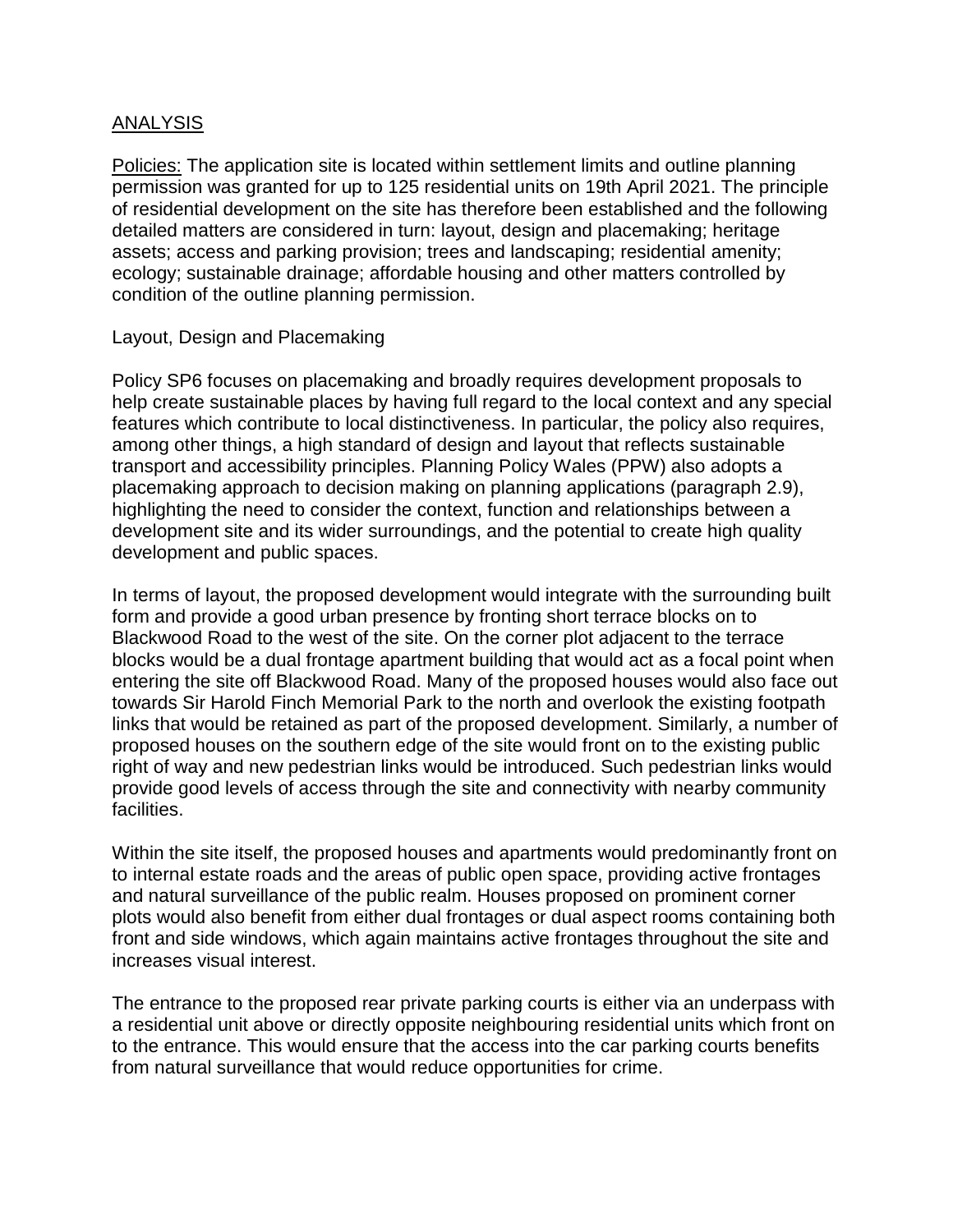The proposed development would have an appropriate density of approximately 30 dwellings per hectare and the wider site layout would have an obvious street hierarchy. The built form would be broken up by the proposed central area of public open space and the retained Grade II Listed War Memorial, which would also provide the main focal points within the development. The central area of open space would be multifunctional, adding visual and amenity benefits whilst also having sustainable drainage and play space functions. The War Memorial would have a more formal setting created by the soft and hard landscaping proposed. The linear tree lined avenue between the War Memorial and the central area of public open space would also provide a visual connection between the two and create a vista towards the War Memorial when viewed or approached from within the site.

With regard to scale and design, the proposed residential buildings would primarily be two storey in height, which is in keeping with the local context. Whilst there would be variety in the design of individual buildings, they would all be within the 'Arts and Craft' style. The proposed building frontages are considered to be acceptable in terms of the combination of dwelling types placed together and it is considered that logical and interesting streetscapes would be created. The proposed materials would broadly comprise of a combination of red face brick and a white roughcast render. Red detail brick would also be used for contrast band courses and window heads, and the roof finishes would primarily comprise of smooth grey tiles with terracotta ridge tiles and scroll finials to match front gables. Such materials are considered to be visually acceptable within the local context.

It is therefore considered that the proposed residential development would meet the requirements of Policy SP6 and the placemaking principles of PPW. However, at the time of writing, a consultation response had not been received from the Heritage and Placemaking Officer. As such, an update of the Officer's response will be provided verbally at the Planning Committee and if necessary, further advice will be given in respect of the final recommendations.

#### Heritage Assets

As indicated above, the War Memorial is a Grade II Listed Building and as such, the proposed residential development would have an impact on its setting. PPW advises that there is a statutory requirement to have special regard to the desirability of preserving the setting of a listed building (paragraph 6.1.10). Technical Advice Note (TAN) 24 also explains that the setting of a historic asset includes the surroundings in which it is understood, experienced and appreciated embracing present and past relationships to the surrounding landscaping (paragraph 1.25). Moreover, TAN 24 goes on to state that the extent of any setting is not fixed and may change as the historic asset and its surroundings evolve.

The War Memorial is currently sited in a small terraced enclosure in open ground. The proposed Alms-house style cottages would partially enclose and overlook the War Memorial to some degree. However, the proposed soft and hard landscaping details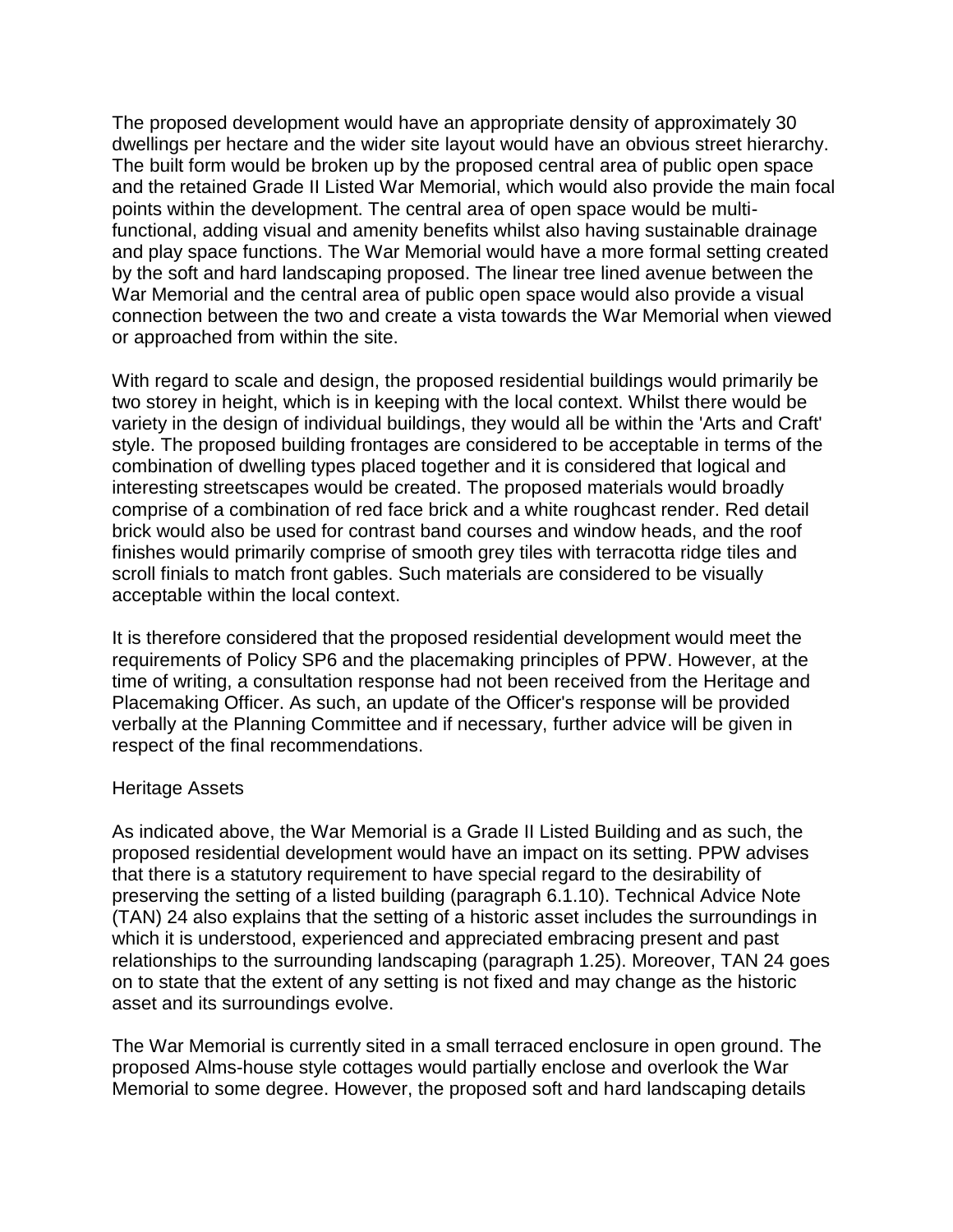would to some extent visually separate the semi-private space of the dwellings and the public space in which the War Monument would be sited. The landscaping proposals would also create a more formal setting than the space which surrounds it and as such, it is considered that the proposed residential development would preserve the setting of this Listed Building. Accordingly, the proposed residential development is considered to meet the requirements of PPW and TAN 24 in respect of this matter.

### Access and Parking Provision

Policy CW1 states that, amongst other things, development proposals that are likely to generate a significant number of trips will only be permitted provided that walking and cycling are actively encouraged and a travel plan is provided, where appropriate. The requirement for a Travel Plan was secured under condition 17 of the outline planning permission and has been submitted with the current application. The Travel Plan confirms that the application site is located within a sustainable location with good access to a range of local services and facilities via existing footpaths and cycleways as well as nearby public transport provision. The Travel Plan also contains a number of measures that are intended to reduce the number of single occupancy car trips and promote greater use of sustainable modes of transport such as walking, cycling and the use of public transport. A confirmation letter has also been provided alongside the Travel Plan, which commits to the appointment of a Travel Plan Co-ordinator who will be responsible for reviewing, updating and implementing the measures within the Travel Plan, which include cycle parking for residents and visitors. The Council's Transportation Engineering Manager has reviewed the submitted details and confirmed that they are acceptable. As such, the proposal is considered to be in accordance with Policy CW1 of the adopted LDP.

Policy CW3, which relates more specifically to highway design considerations, states that development proposals must have regard for the safe, effective and efficient use of the transportation network; ensure that new access roads are designed to promote sustainable modes of transport and are capable of accommodating the traffic generated by the proposal; be in accordance with the CSS Wales Parking Standards; and have due regard to the restrictions relevant to the road hierarchy.

The existing vehicular access in to the site from the Blackwood Road roundabout would be retained without alteration and the proposed residential units would be accessed either directly off new internal access roads or via shared private driveways. The proposed residential development as a whole would be designed to be a 20 mph environment, encouraging walking and cycling with numerous links to the surrounding footpath/cycleway network. A mixture of private parking courts and off-street parking to the front, side and rear of the proposed residential units would also serve individual households.

The impact of the proposed residential development on the surrounding highway network was considered at outline application stage where the number of traffic trips generated was found to be acceptable. Whilst access was reserved for future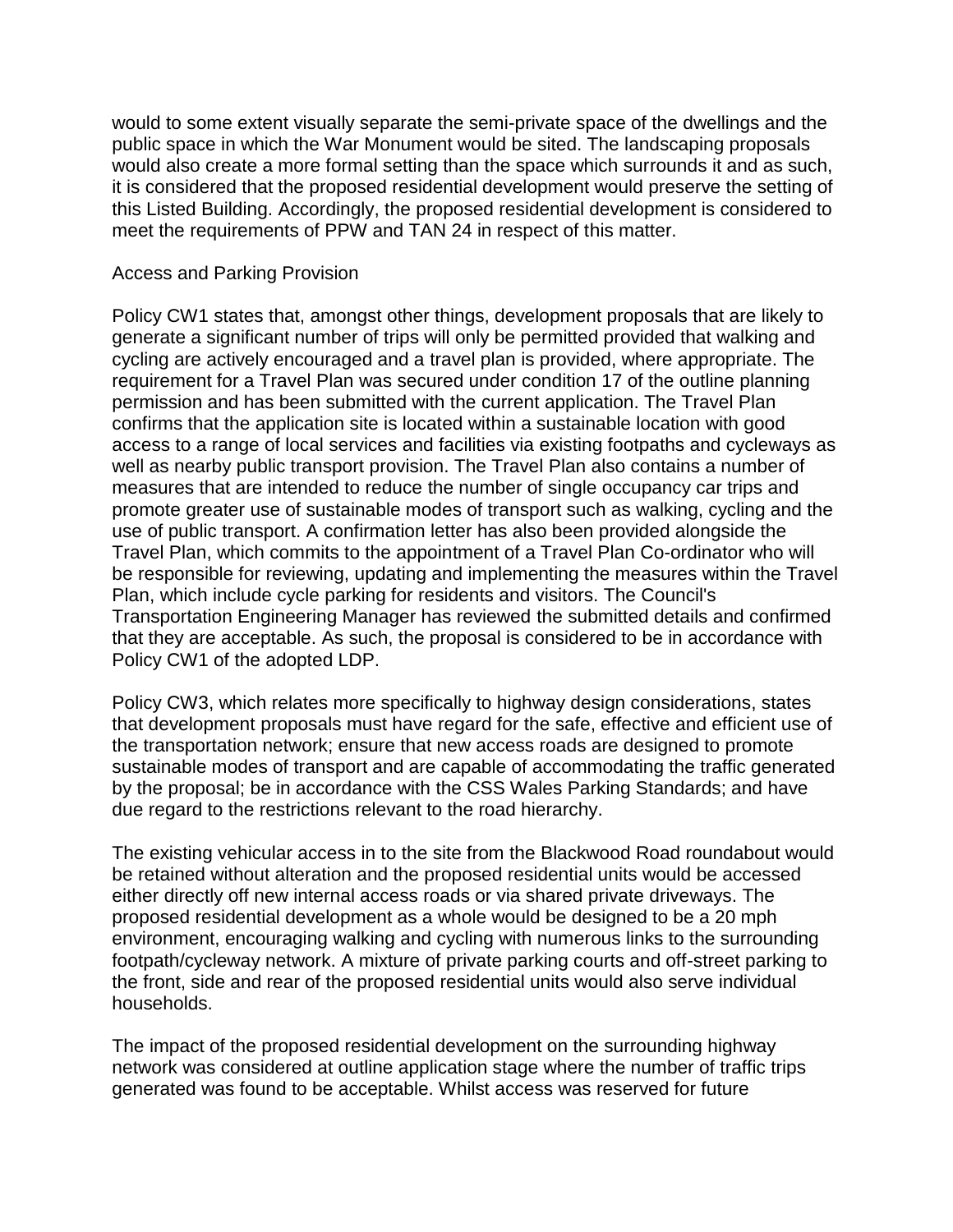consideration, an assessment of the existing vehicular access to the site from Blackwood Road roundabout was also undertaken at outline stage and was deemed to be capable of adequately accommodating the proposed development. In respect of the internal estate road and parking details submitted at reserve matters stage, the Council's Transportation Engineering Services Manager has indicated that the proposed residential development is acceptable in terms of visibility splays at junctions, turning heads for accommodating refuse vehicles and road and footway widths. It has also been confirmed that the proposed level of parking for each of the proposed residential units and visitors is in accordance with the requirements of the adopted LDP 5: Car Parking Standards SPG. On this basis, no objection has been raised in respect of the proposal, subject to the imposition of a number of conditions relating to details of roads, street lighting and surface water drainage, and the provision and retention of garages and off-street car parking.

Given the above, it is considered that the proposed residential development is acceptable in terms of highway safety, sustainable transport and parking provision. As such, the proposal is considered to be in accordance with Policy CW3 of the adopted LDP.

### Trees and Landscaping

Policy CW6 seeks to protect trees, woodland and hedgerows where they make a positive contribution to the natural and built environment. More specifically, the policy requires reasonable efforts to retain trees, woodlands and hedgerows as part of development proposals; arboricultural surveys to provide adequate mitigation and compensation for any that are removed; and adequate protection measures for root systems of any that are retained. The application site has a large number of trees located along the site boundary which are not within the application site but nonetheless are important to the setting of the proposed residential development. Within the site itself there are clusters of trees to the north, and individual trees located centrally and within the western part of the site near the War Memorial. The majority of the trees in and around the site are covered by a Tree Preservation Order (TPO) No. 119/81/GCC.

The outline planning application was supported by a Tree Survey and Arboricultural Impact Assessment (AIA), and the merits of retaining or removing a large number of trees as part of the proposed residential development was considered in detail at this time. Whilst the majority of trees located along the site boundaries would be retained, a number of trees would be removed from within the site, including a small number of trees considered to be of good quality. At the time, it was considered that the retention of these trees would hinder the provision of a good quality, cohesive development layout and, on balance, were not considered to be of such high quality or positive visual amenity value to warrant their retention. Moreover, it was considered that adequate replacement tree planting could be secured as part of an appropriate landscaping scheme. Three TPO trees (T4, T5 and T91) were, however, considered to have significant value in the overall landscape, and accordingly, a condition was imposed to the outline planning permission (Condition 5) securing the retention of these trees.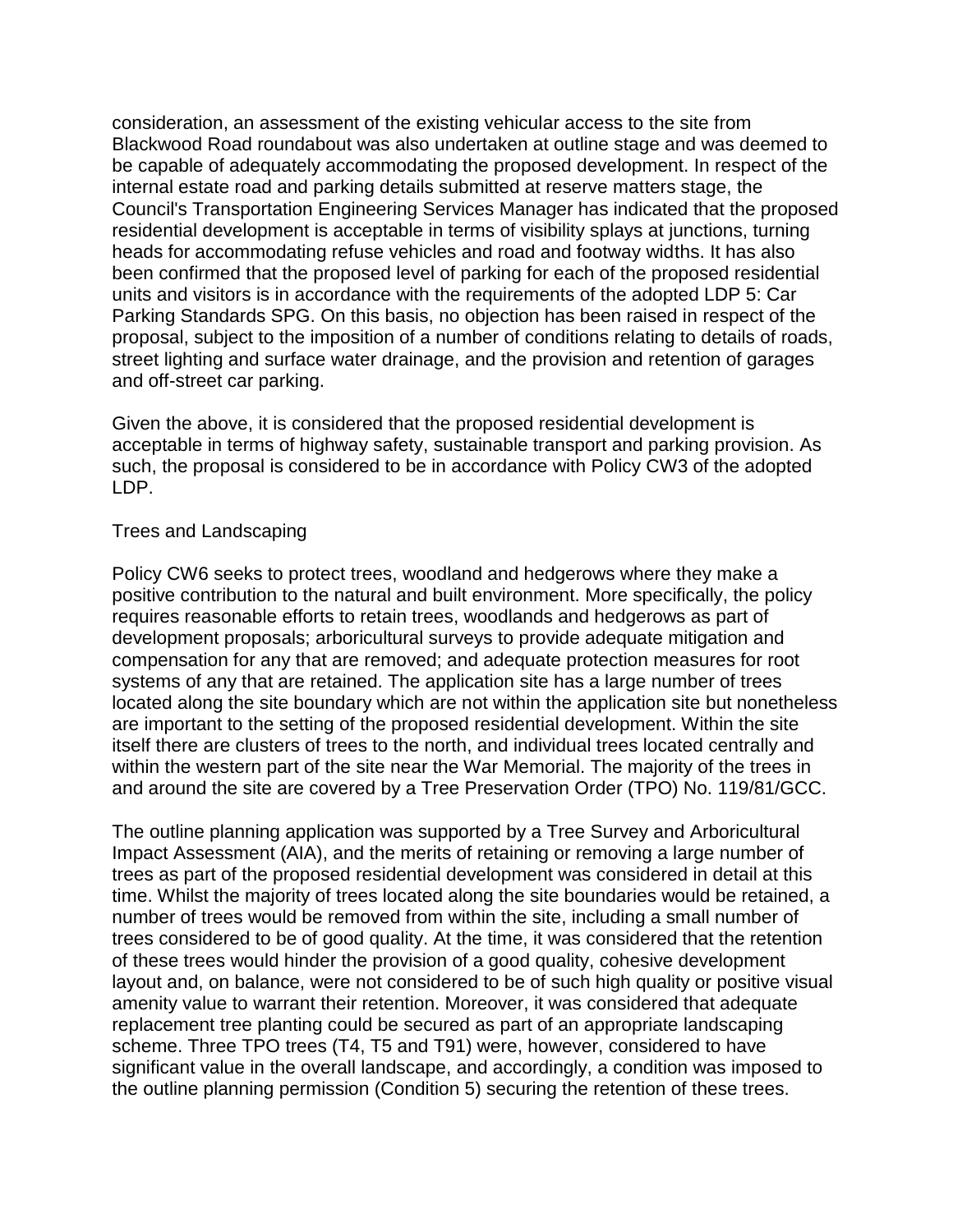The proposed layout for the residential development has responded to the requirement to retain the aforementioned trees, with trees T4 and T5 now being located within an additional area of amenity greenspace, which was previously shown as residential units on the indicative layout plan submitted at outline stage. The proposed layout also now shows Tree T91 to be retained within the south-western part of the site. Whilst it is noted that the Council's Landscape Architect is requesting that the proposed layout is further revised to retain more TPO trees, it is considered that the loss of such trees was accepted in principle at outline stage, and the proposed layout has been appropriately revised to remain within the scope of the outline planning permission. In addition, it is considered that a significant amount of compensatory tree planning is also proposed as part of the submitted landscaping/planting scheme that would have visual amenity benefits.

A Tree Retention/Removal Plan, Tree Protection Plan and Arboricultural Method Statement has been submitted which is required by condition 6 of the outline planning permission. The Councils' Arboricultural Officer has reviewed the submitted plans/document and indicated that the details are acceptable.

Overall, it is considered that an appropriate balance has been reached between the benefits of retaining trees of landscape and amenity value and the impact on the layout and viability of the proposed residential development. Moreover, the trees to be retained would be adequately protected during development activity on site and an acceptable level of compensatory tree planting would be provided as part of the proposed landscaping/planting scheme. As such, the proposed residential development is considered to meet the requirements of the Policy CW6 of the adopted LDP.

In respect of landscaping, the submitted Planting Plan and Play Area Layouts illustrate how the existing protected trees would be retained and integrated with the proposed landscaping features, which also form key components of the sustainable drainage scheme that would serve the proposed residential development. These include proposed swales with wildflowers and rain gardens to the fronts of proposed houses, alongside road verges and within public open spaces. Proposed tree, hedge and shrub planting would also be incorporated within street scenes across the site and it is considered that the landscaping and planting proposals would generally utilise green infrastructure to good effect and provide an appropriate visual setting for the proposed residential development.

Notwithstanding the general acceptability of the proposed landscaping and planting proposals, Natural Resources Wales (NRW) has raised some concerns in respect of the proposed use of some non-native species as part of the planting plans and the potential negative impact on the Site of Special Scientific Interest (SSSI) to the north and west of the site. In particular, concerns have been raised in relation to the proposed use of wildflower mixes which often contain inappropriate, non-local species within them. As an alternative, NRW recommends that harvested seeds / green hay from the retained grassland on the development site, or from the Memorial Park meadows, are used as part of the proposed planting plan layouts and management plans and some other non-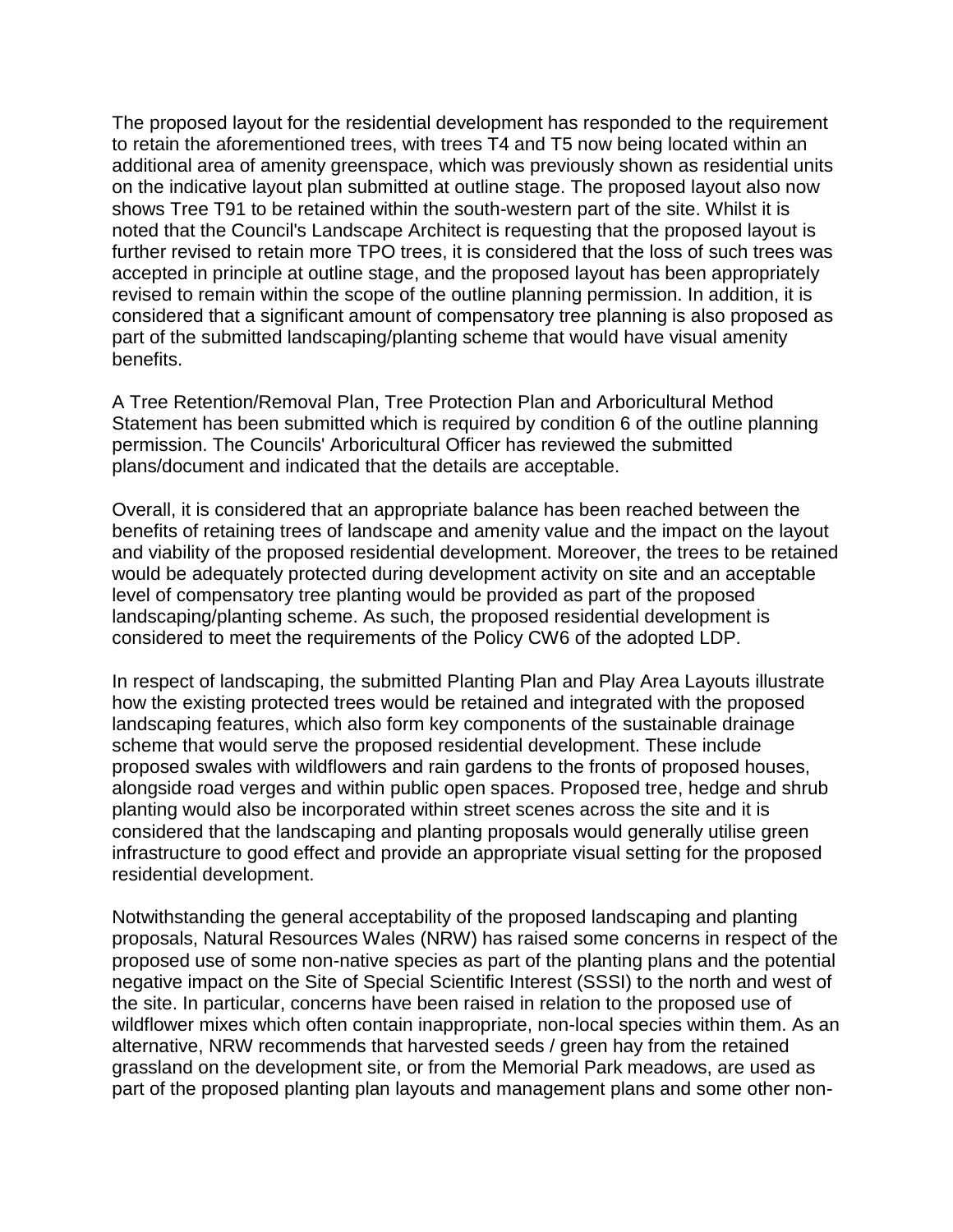native species are removed from the proposals. The Council's Landscape Architect has also raised some concerns in relation to the proposed planting layout and planting management plan, and it is therefore considered that while the general thrust of the landscaping/planting proposals are acceptable, revised details should be secured via condition in order to overcome the landscaping and biodiversity concerns of the consultees.

With regards to proposed hard landscaping and enclosures, it is considered that the proposed residential development would incorporate an appropriate mix of boundary walls, close board fences, stone walls, railings, block paving and tarmac finishes that would appropriately define private, semi-private and public spaces.

# Residential Amenity

Policy CW2 states that development proposals should, among other things, not have an unacceptable impact on the amenity of adjacent properties or land, should not result in the overdevelopment of the site or its surroundings and should be compatible with surrounding land uses. It was established at outline planning stage that the proposed residential development would be compatible with neighbouring land uses, which includes a mixture of commercial, community and residential uses. The amount of development proposed at outline stage (up to 125 residential units) was also judged to be acceptable and it is noted that the number of residential units now proposed (123) is slightly less than the maximum number anticipated. As such, the proposed development is considered acceptable in land use terms and would not result in overdevelopment of the site.

In terms of the impact on surrounding residential properties, the nearest properties are located approximately 40 metres to the northwest and southwest of the site's western boundary. As such, the proposed residential buildings fronting onto Blackwood Road would not give rise to any unacceptable impacts on the amenity of the occupiers of surrounding residential properties by means of overlooking, overshadowing or overbearing.

Whilst a shorter a separation distance of approximately 20 metres would be maintained between the proposed residential buildings and the commercial uses opposite the western boundary of the site at Blackwood Road, this existing use represents a less sensitive use in terms of amenity standards and the separation distance is considered to be acceptable. Similarly, an acceptable separation of at least 30 metres would be maintained between the proposed residential buildings and the community buildings to the south of the site. A band of trees would also help screen these neighbouring uses.

The proposed layout, building orientations and window arrangements would prevent any direct overlooking between the habitable room windows of the proposed residential buildings. It is also considered that the future occupiers of the dwellings would not experience unacceptable levels of overbearing or overshadowing from neighbouring buildings. All of the proposed houses/bungalow would be provided with adequate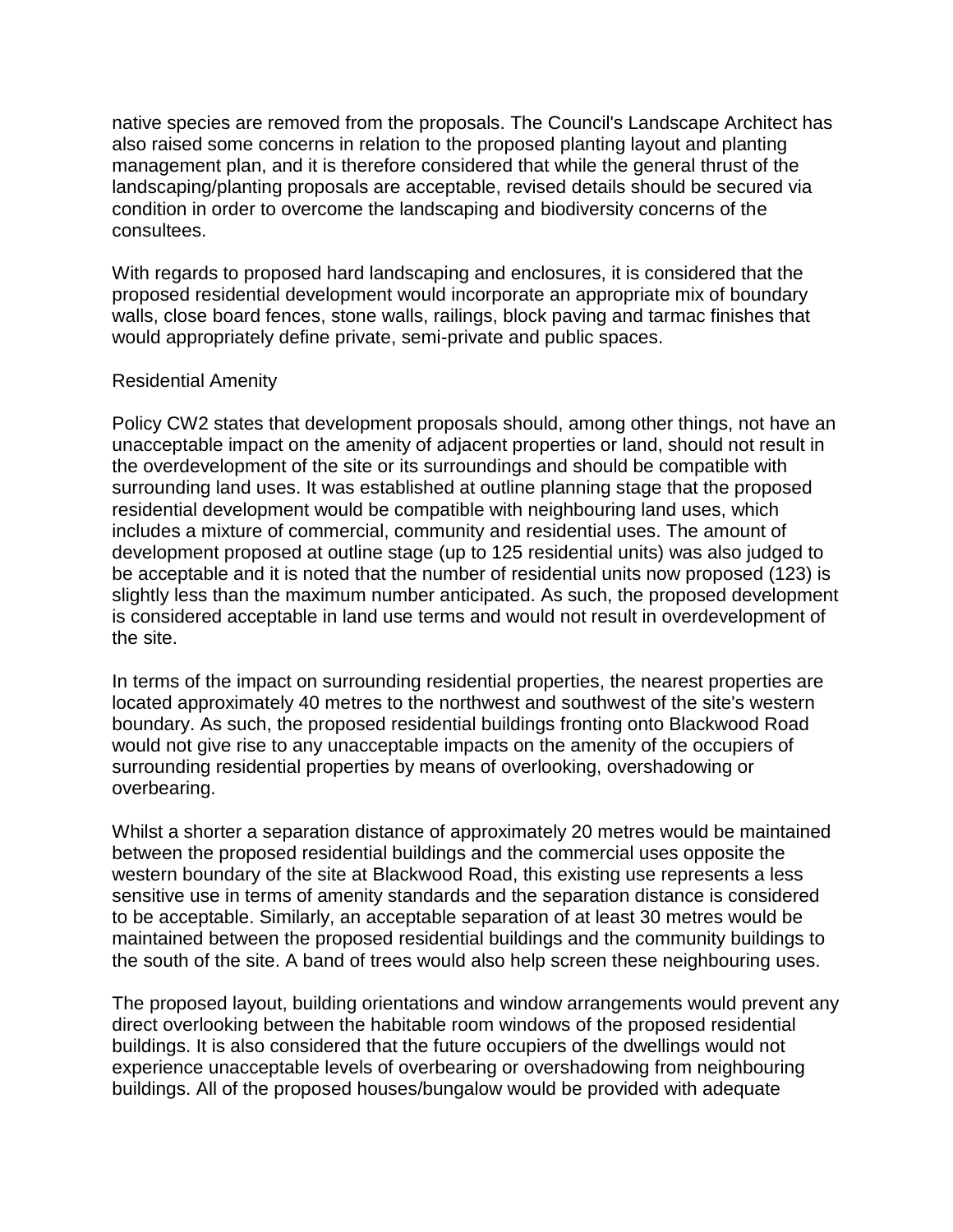private garden space and the future occupiers of the proposed apartments would be able to access and utilise both onsite areas of open space provision and the footpaths which link to Sir Harold Finch Memorial Park to the north.

Overall, it is considered that the proposed residential development is compatible with neighbouring land uses, would not result in overdevelopment of the site and would not have an unacceptable impact on the residential amenity of the occupiers of the surrounding properties or the future occupiers of the development. As such, the proposal is considered to be in accordance with Policy CW2 of the adopted LDP.

### Ecology

Policy SP10 seeks to protect, conserve and enhance the natural heritage of the County Borough. Policy CW4 also states that development proposals must conserve, and where appropriate, enhance the ecological importance of local designations, or, where the need for the development outweighs the ecological importance of the site, the harm is minimised by mitigation measures and offset as far as practicable by compensation measures.

As indicated above, the site itself is not covered by any statutory or non-statutory designations. However, to the north of the site is a designated Local Nature Reserve, and to the north and west of the site is a Site of Special Scientific Interest (SSSI). A landscape buffer would be maintained between the curtilages of the proposed residential units and these nature conservation designations and it is not considered that the proposed residential development would have a direct impact on them. It is noted that Natural Resources Wales (NRW) has raised potential concerns in respect of how the SSSI would be accessed for future maintenance. However, it is not considered that the proposed development would necessarily prevent such access as much of the northern boundary of the site would remain undeveloped and two existing footpath links would be retained that provide direct access. A further potential access point also exists to the northwest of the site from the public car park off Blackwood Road.

In respect of the site itself, an additional Reptile Survey (RS) has been submitted with this reserved matters application which indicates that no reptiles were found during the survey undertaken during the summer of 2021. Moreover, the RS confirms that subject to the implementation of appropriate mitigation measures, the proposed residential development is unlikely to have an adverse impact on reptiles during the construction phase of the development and would have a neutral impact during the operational phase. The Council's Ecologist has raised no objection to the proposed development and NRW has confirmed that implementation of the recommendations within the submitted Preliminary Ecological Appraisal Report (PEAR) would overcome any concerns in relation to protected species. It is therefore recommended that the PEAR and all other ecology related reports are included within the approved documents condition and a biodiversity enhancement related condition is imposed as part of any approval.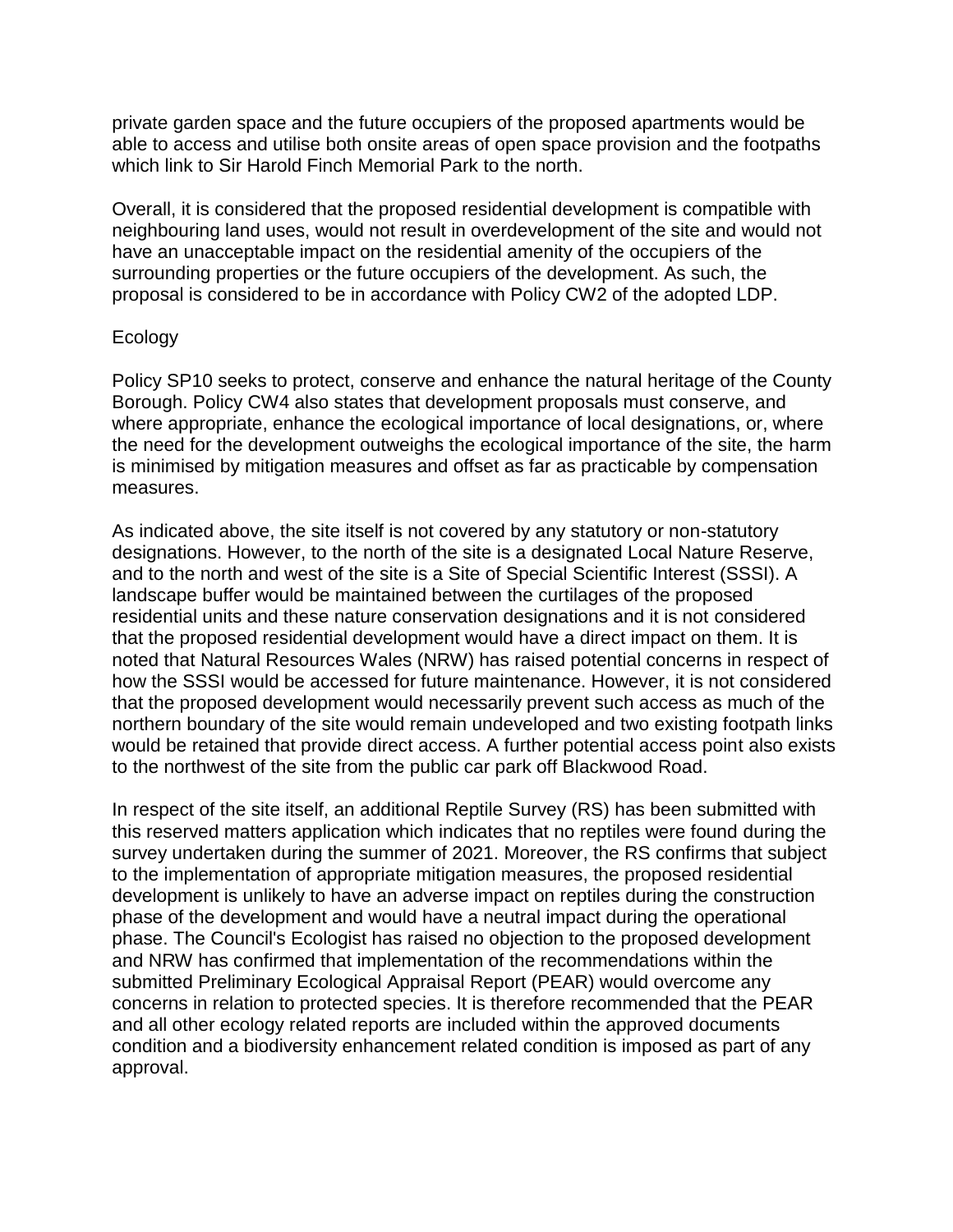In terms of onsite habitat, it was highlighted at outline application stage that the grassland in the eastern part of the site had been identified as an important hay meadow type grassland supporting a population of southern marsh orchids. At the time, it was recommended that further consideration be given to the preservation of this habitat either in situ or through translocation. In order to accommodate the number of residential units proposed, it has not been possible to retain much of this habitat in situ and as such, the Council's Ecologist has recommended that a condition be imposed which secures a scheme for the compensation/translocation of this important grassland.

On the basis of the above, subject to imposition of necessary ecology related conditions, it is considered that the proposed residential development would not have an unacceptable impact on local species and habitats. As such, the proposal would meet the requirements of Policies SP10 and CW4 of the adopted LDP.

### Surface Water Drainage

In terms of surface water management, the proposed residential development would incorporate a range of Sustainable Drainage Systems (SuDS), comprising of permeable paving, swales, rain gardens and bio-retention areas that would connect to a detention basin which forms part of the area of open space located on the eastern edge of the site. The detention basin would receive the surface water flows from across the site before discharging to an adjacent watercourse. As the proposed development is for more than one dwelling, these details require a separate consent from the SuDS Approval Body which has now been granted. The Council's Drainage Engineer has confirmed that the submitted surface water drainage details are consistent with those approved under the sustainable drainage application.

#### Affordable Housing

The outline planning permission for the residential development of the site was granted subject to a Section 106 Agreement that required the provision of 25% affordable housing to be provided on site (which equates to 31 dwellings). This accords with Policy CW11 of the LDP. The affordable units will be managed by POBL Housing Association.

Comments from Consultees: Natural Resources Wales together with the Council's Ecologist and Transportation and Engineering Services Manager have requested a Construction Environmental Management Plan (CEMP) by condition, it should be noted that a CEMP has been submitted for approval and the requested details are contained within the document. On that basis it is not considered reasonable or necessary to require any further information in this regard.

Comments from public: No comments received.

Other material considerations: The duty to improve the economic, social, environmental and cultural well-being of Wales, has been considered in accordance with the sustainable development principle, under section 3 of the Well-Being of Future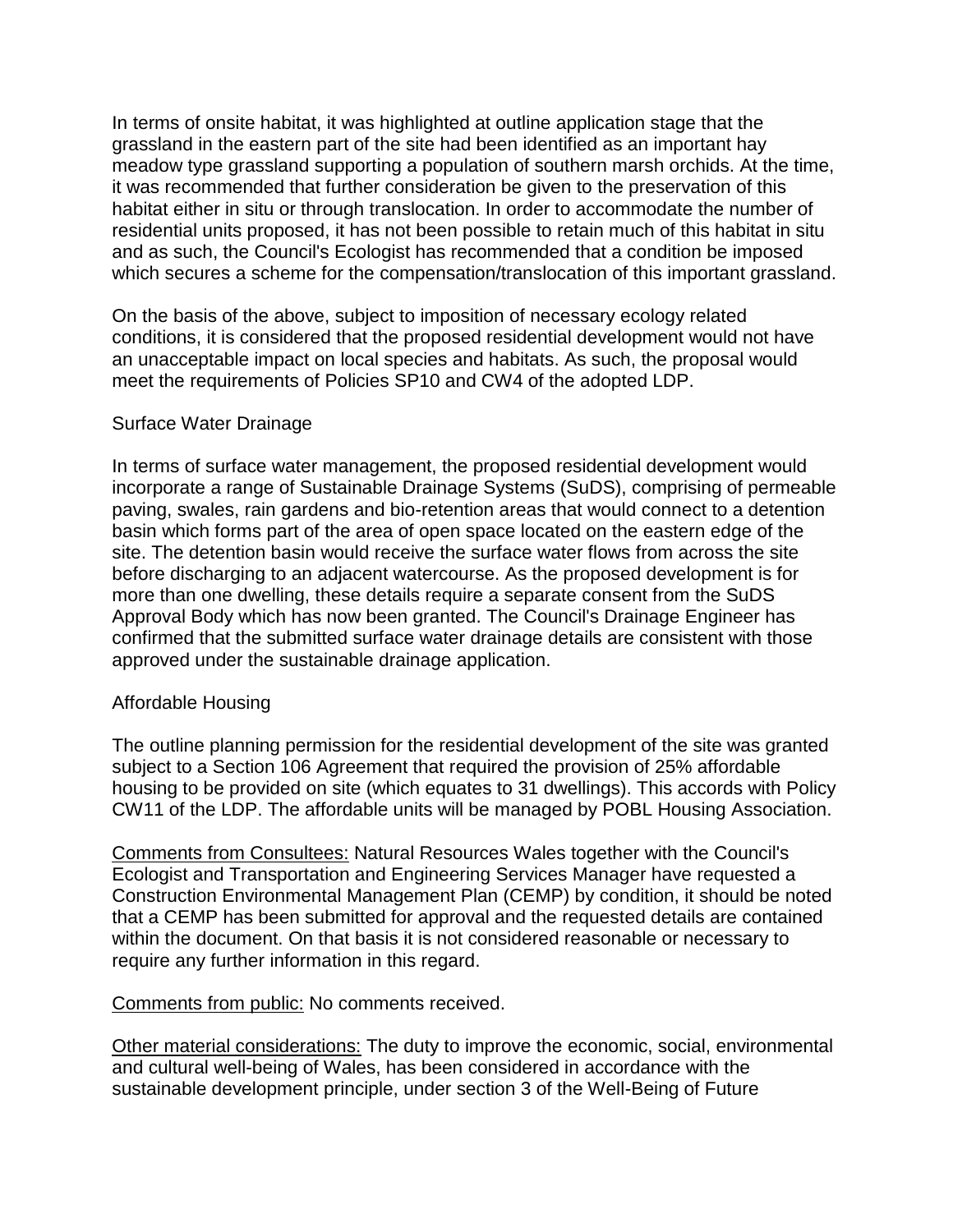Generations (Wales) Act 2015. In reaching the recommendation below, the ways of working set out at section 5 of that Act have been taken into account, and it is considered that the recommendation is consistent with the sustainable development principle as required by section 8 of that Act.

Future Wales - The National Plan 2040 was published on 24 February 2021 and forms part of the statutory development plan for the county borough. In addition to this Planning Policy Wales (PPW) has been amended to take account of Future Wales and PPW Edition 11 has also been published on 24th February 2021. In reaching the conclusion below full account has been taken of both Future Wales and PPW Edition 11 and where they are particularly pertinent to the consideration of the proposals they have been considered as part of the officer's report. It is considered that the recommendation(s) in respect of the proposals is (are) in conformity with both Future Wales and PPW Edition 11.

In conclusion the application is recommended for approval subject to conditions.

Living Decision Document: The application also seeks to discharge conditions 01, 02, 06, 07, 10, 11, 14, 15, 17, 18 and 20 attached to outline planning permission 20/0047/OUT. In that regard:-

There is no decision for the Local Planning Authority to make in respect of Condition 01 of planning consent 20/0047/OUT.

There is no decision for the Local Planning Authority to make in respect of Condition 02 of planning consent 20/0047/OUT.

Details in respect of condition 06 of planning consent 20/0047/OUT have been agreed by consent 21/0585/RM dated XX/XX/2021 issued by Caerphilly County Borough Council in respect of Section Through Root Protection and Linear Drain, Tree Protection Plan, Tree Retention/Removal Plan and Arboricultural Method Statement prepared by Treescene Arboricultural Consultants dated 05th October 2021 received on 11.10.2021.

Details in respect of condition 07 of planning consent 20/0047/OUT have been agreed by consent 21/0585/RM dated XX/XX/2021 issued by Caerphilly County Borough Council in respect of the Remediation Strategy Report prepared by Terra Firma received on 26.05.2021, the Geo-Environmental Assessment prepared by Earth Science Partnership and the Geotechnical and Geo-Environmental Report prepared by Terrafirma received on 31.08.2021.

Details in respect of condition 10 of planning consent 20/0047/OUT have been agreed by consent 21/0585/RM dated XX/XX/2021 issued by Caerphilly County Borough Council in respect of the Construction Environmental Management Plan (CEMP) prepared by Lovell received on 31.08.2021.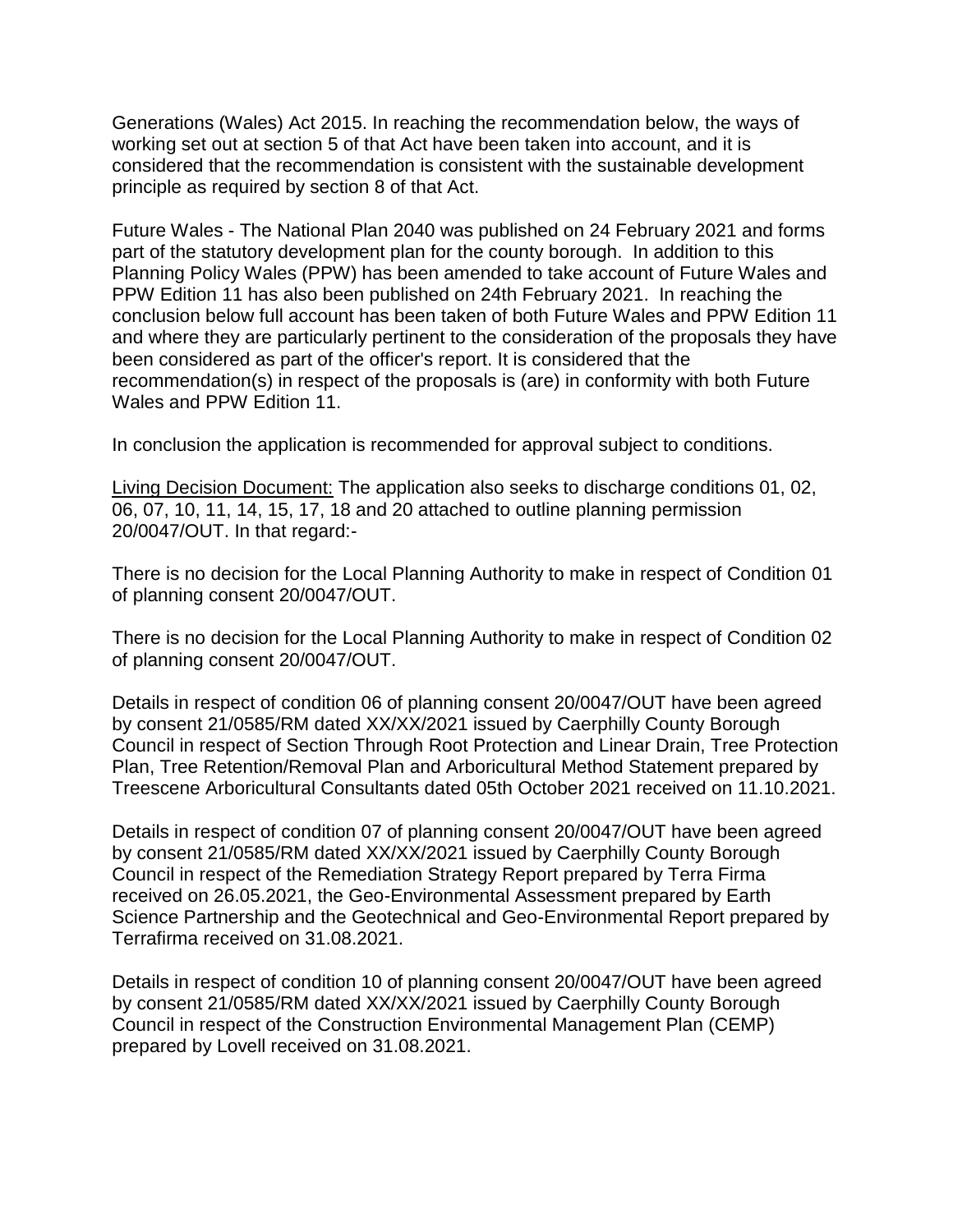Details in respect of condition 11 of planning consent 20/0047/OUT have been agreed by consent 21/0585/RM dated XX/XX/2021 issued by Caerphilly County Borough Council in respect of the Construction Environmental Management Plan (CEMP) prepared by Lovell received on 31.08.2021.

Details in respect of condition 14 of planning consent 20/0047/OUT have been agreed by consent 21/0585/RM dated XX/XX/2021 issued by Caerphilly County Borough Council in respect of the National Vegetation Classification Survey Report prepared by JBA consulting and the Great Crested Newt Report prepared by JBA consulting both received on 26.05.2021 together with the Ecological Construction Method Statement prepared by Be Ecological Ltd Partnership and the Reptile Survey prepared by Be Ecological Ltd Partnership received on 31.08.2021.

Details in respect of condition 17 of planning consent 20/0047/OUT have been agreed by consent 21/0585/RM dated XX/XX/2021 granted by Caerphilly County Borough Council in respect of the Travel Plan prepared by Acstro and Travel Plan Co-ordinator Letter received on 26.05.2021.

Details in respect of condition 18 of planning consent 20/0047/OUT have been agreed by consent 21/0585/RM dated XX/XX/2021 granted by Caerphilly County Borough Council in accordance with the email received from the Public Rights of Way Officer dated 19.07.2021.

### RECOMMENDATION that Permission be GRANTED

This permission is subject to the following condition(s)

- 01) The development hereby permitted shall be begun before the expiration of two years from the date of this permission. REASON: To comply with the provisions of Section 91 of the Town and Country Planning Act 1990.
- 02) The development shall be carried out in accordance with the following approved plans and documents: Dwg No. TP-01 Rev G Site Layout Plan received on 31.08.2021; Dwg No. 01 4P2B X2 LINK Floor Plans received on 19.10.2021; Dwg No. 02.1 4P2B X2 LINK Elevations Render Plans received on 19.10.2021; Dwg No. 02.2 4P2B X2 LINK Elevations Brick Plans received on 19.10.2021; Dwg No. 01 4P2B DQR V1 Floor Plans received on 19.10.2021; Dwg No. 02.1 Rev A 4P2B DQR V1 Floor Elevations Render received on 19.10.2021; Dwg No. 02.2 Rev A 4P2B DQR V1 Floor Elevations Brick received on 19.10.2021; Dwg No. 01 4P2B DQR V2 Floor Plans received on 19.10.2021; Dwg No. 02.1 Rev 1 4P2B DQR V2 Floor Elevations Render received on 19.10.2021;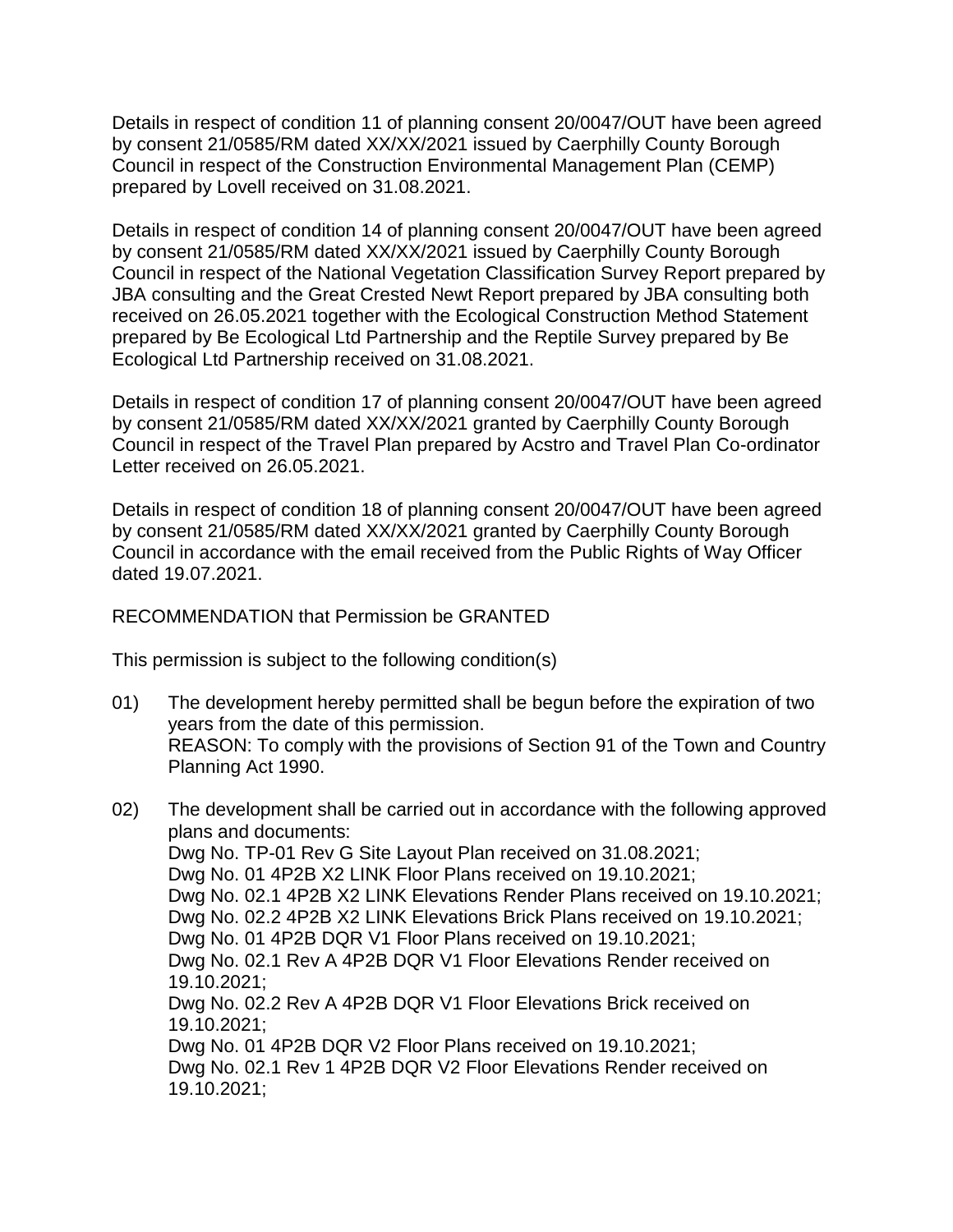Dwg No. 02.2 Rev B 4P2B DQR V1 Floor Elevations Brick received on 19.10.2021;

Dwg No. 01 5P3B DQR Gable Floor Plans received on 19.102.2021; Dwg No. 02.1 Rev A 5P3B DQR Gable Elevations Render received on 19.10.2021;

Dwg No. 02.2 Rev B 5P3B DQR Gable Elevations Brick received on 19.10.2021; Dwg No.01 ELSIE V2 Floor Plans received on 19.10.2021;

Dwg No.02.1 Rev A ELSIE V2 Elevations Render received on 19.10.2021;

Dwg No.02.2 Rev B ELSIE V2 Elevations Brick received on 19.10.2021;

Dwg No.01 HUMBERSTONE Floor Plans received on 19.10.2021;

Dwg No.02.1 Rev A HUMBERSTONE Elevations Render received on 19.10.2021;

Dwg No.02.2 Rev B HUMBERSTONE Elevations Brick received on 19.10.2021; Dwg No. 01 Hampstead V3 Floor Plans received on 31.08.2021;

Dwg No.02.1 Rev A HAMPSTEAD Elevations Render received on 26.05.2021;

Dwg No.02.2 Rev A HAMPSTEAD Elevations Brick received on 26.05.2021; Dwg No.01 HOW/LET LINK Floor Plans received on 26.05.2021;

Dwg No.02.1 Rev A HOW/LET LINK Elevations Render received on 26.05.2021; Dwg No.02.2 Rev A HOW/LET LINK Elevations Brick received on 26.05.2021; Dwg No.01 HOWARD Floor Plans received on 26.05.2021;

Dwg No.02.1 Rev A HOWARD Elevations Render received on 26.05.2021;

Dwg No.02.2 Rev A HOWARD Elevations Brick received on 26.05.2021;

Dwg No.01 LETCHWORTH V1 Floor Plans received on 26.05.2021;

Dwg No.02.1 Rev A LETCHWORTH V1 Elevations Render received on 26.05.2021;

Dwg No.02.2 Rev A LETCHWORTH V1 Elevations Brick received on 26.05.2021;

Dwg No.01 LETCHWORTH V2 Floor Plans received on 26.05.2021; Dwg No.02.1 Rev A LETCHWORTH V2 Elevations Render received on 26.05.2021;

Dwg No.02.2 Rev A LETCHWORTH V2 Elevations Brick received on 26.05.2021;

Dwg No.01 LETCHWORTH V3 Floor Plans received on 26.05.2021; Dwg No.02.1 Rev A LETCHWORTH V3 Elevations Render received on 26.05.2021;

Dwg No.02.2 Rev A LETCHWORTH V3 Elevations Brick received on 26.05.2021;

Dwg No.01 LETCHWORTH V4 Floor Plans received on 26.05.2021; Dwg No.02.1 Rev A LETCHWORTH V4 Elevations Render received on 26.05.2021;

Dwg No.02.2 Rev A LETCHWORTH V4 Elevations Brick received on 26.05.2021;

Dwg No.01 LET/LET LINK Floor Plans received on 26.05.2021;

Dwg No.02.1 LET/LET LINK Elevations Render received on 26.05.2021;

Dwg No.02.2 Rev A LET/LET LINK Elevations Brick received on 26.05.2021;

Dwg No.01 MORRIS Floor Plans received on 26.05.2021;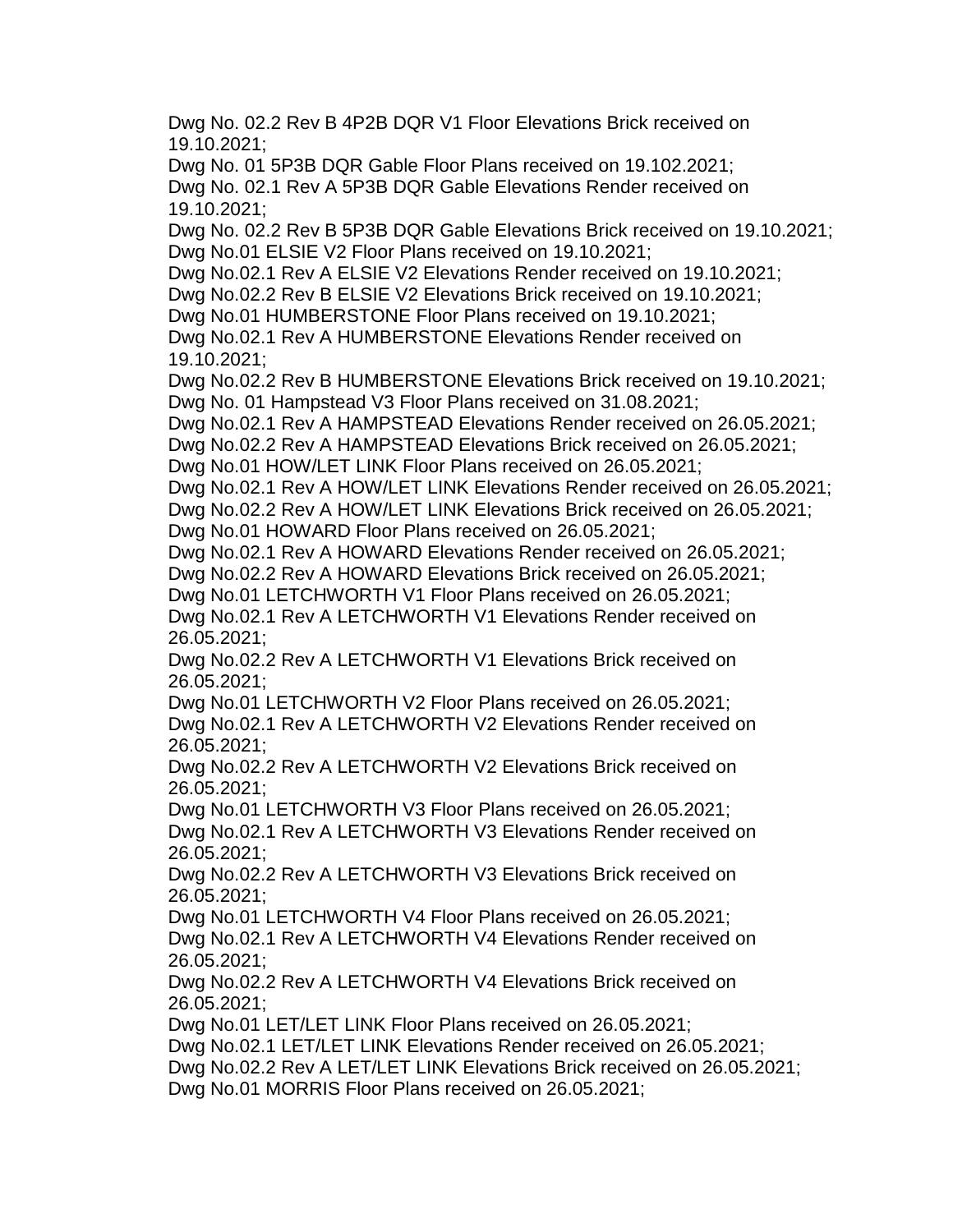Dwg No.02.1 MORRIS Elevations Render received on 26.05.2021;

Dwg No.02.2 Rev A MORRIS Elevations Brick received on 26.05.2021;

Dwg No.01 RHI/RHI LINK Floor Plans received on 26.05.2021;

Dwg No.02 RHI/RHI LINK Elevations received on 26.05.2021;

Dwg No.01 RHIWBINA - MID Floor Plans received on 26.05.2021;

Dwg No.02 Rev A RHIWBINA - Elevations Brick received on 26.05.2021;

Dwg No.01 READE V2 Floor Plans received on 26.05.2021;

Dwg No.02.1 Rev A READE V2 Elevations Render received on 26.05.2021;

Dwg No.02.2 Rev A READE V2 Elevations Brick received on 26.05.2021;

Dwg No.01 READE V3 Floor Plans received on 26.05.2021;

Dwg No.02.1 Rev A READE V3 Elevations Render received on 26.05.2021;

Dwg No.02.2 Rev A READE V3 Elevations Brick received on 26.05.2021; Dwg No.01 OSBORNE GABLE Floor Plans received on 26.05.2021;

Dwg No.02.1 Rev A OSBORNE GABLE Elevations Render received on 26.05.2021;

Dwg No.02.2 Rev A OSBORNE GABLE Elevations Brick received on 26.05.2021;

Dwg No.01 OSB/RHI/RHI/OSB LINK Floor Plans received on 26.05.2021; Dwg No.02.1 Rev A OSB/RHI/RHI/OSB LINK Elevations Render received on 26.05.2021;

Dwg No.02.2 Rev A OSB/RHI/RHI/OSB LINK Elevations Brick received on 26.05.2021;

Dwg No.01 OAKDALE Floor Plans received on 26.05.2021;

Dwg No.02.1 Rev A OAKDALE Elevations Render received on 26.05.2021;

Dwg No.02.2 Rev A OAKDALE Elevations Brick received on 26.05.2021;

Dwg No. 01 4P5P LINK Floor Plans received on 26.05.2021;

Dwg No. 02.1 Rev A 4P5P LINK Elevations Render received on 26.05.2021;

Dwg No. 02.2 Rev A 4P5P LINK Elevations Brick received on 26.05.2021;

Dwg No. 01 4P6P LINK Floor Plans received on 26.05.2021;

Dwg No. 02.1 4P6P LINK Elevations Render received on 26.05.2021;

Dwg No. 02.2 LINK Elevations Brick received on 26.05.2021;

Dwg No. 01 5P3B DQR Bungalow V2 Floor Plans received on 26.05.2021; Dwg No. 01 Rev A5P3B DQR Bungalow V2 Elevations Render received on 26.05.2021;

Dwg No. 01 5P3B DET DQR Gable Floor Plans received on 26.05.2021;

Dwg No. 02.1 5P3B DET DQR Gable Elevations Render received on 26.05.2021;

Dwg No. 02.2 1 5P3B DET DQR Gable Elevations Brick received on 26.05.2021;

Dwg No. 01 Rev A Alms Houses Ground Floor Plans received on 26.05.2021;

Dwg No. 02 Rev A Alms Houses First Floor Plans received on 26.05.2021;

Dwg No. 03 Rev A Alms Houses Elevations Sheet 1 of 2 received on 26.05.2021;

Dwg No. 04 Rev A Alms Houses Elevations Sheet 2 of 2 received on 26.05.2021;

Dwg No. 01 Rev B APARTMENT-2 2P1BX6 DQR FLATS Ground Floor Plans received on 26.05.2021;

Dwg No. 02 Rev A APARTMENT-2 2P1BX6 DQR FLATS First Floor Plans received on 26.05.2021;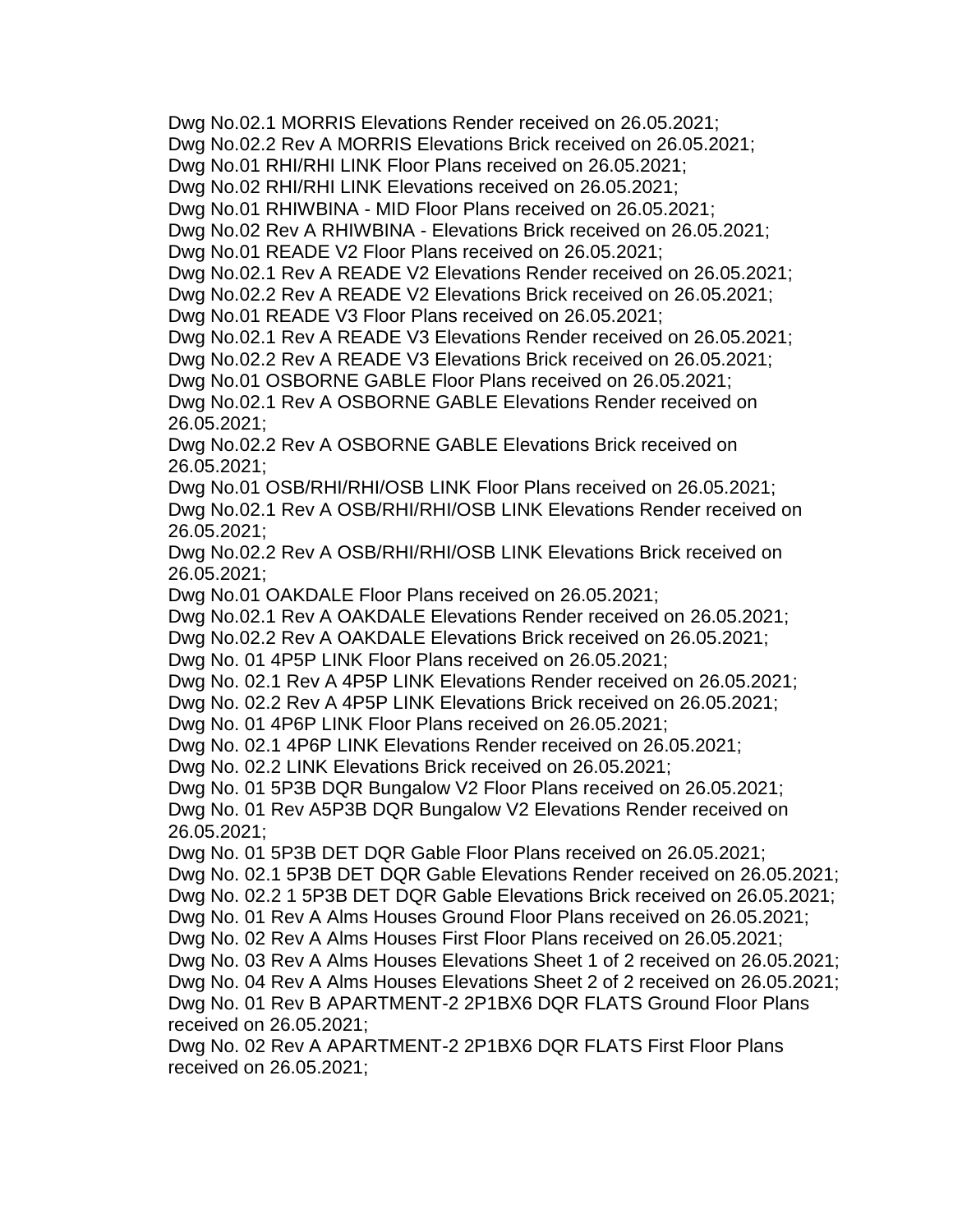Dwg No. 03 Rev A APARTMENT-2 2P1BX6 DQR FLATS Elevations Sheet 1 of 2 received on 26.05.2021;

Dwg No. 04 Rev B APARTMENT-2 2P1BX6 DQR FLATS Elevations Sheet 2 of 2 received on 26.05.2021;

Dwg No. 01 APARTMENT-3 2P1BX4 DQR FLATS Ground Floor Plans received on 26.05.2021;

Dwg No. 02 APARTMENT-3 2P1BX4 DQR FLATS First Floor Plans received on 26.05.2021;

Dwg No. 03 Rev A APARTMENT-3 2P1BX4 DQR FLATS Elevations Sheet 1 of 2 received on 26.05.2021;

Dwg No. 04 Rev A APARTMENT-2 2P1BX6 DQR FLATS Elevations Sheet 2 of 2 received on 26.05.2021;

Dwg No.01 Rev A GARAGE G2 Floor Plans and Elevations received on 26.05.2021;

Dwg No.01 Rev A GARAGE G3 Floor Plans and Elevations received on 26.05.2021;

Dwg No.01 Rev A GARAGE G4 Floor Plans and Elevations received on 26.05.2021;

Dwg No.01 Rev A GARAGE G6 Floor Plans and Elevations received on 26.05.2021;

Dwg No.01 SALES GARAGE Floor Plans and Elevations received on 26.05.2021;

Dwg No. 2078-D01 External Details 1800mm Screen Wall received on 26.05.2021;

Dwg No. 2078-D02 External Details 1800mm Close Board Fence received on 26.05.2021;

Dwg No. 2078-D03 External Details 1200mm Close Board Fence received on 26.05.2021;

Dwg No. 2078-D04 External Details 1800mm Close Board Gate received on 26.05.2021;

Dwg No. 2078-D05 External Details 1100mm High Ball Top Railings received on 26.05.2021;

Dwg No. 2078-D06 External Details 450mm High Stone Wall received on 26.05.2021;

Dwg No. SL-01 Sales Layout Plan received on 26.05.2021;

Dwg No. 461148-15-02-01 Site Entrance Layout received on 26.05.2021; Dwg No. 461148-15-02-02 Site Compound Layout Phase 1 received on 26.05.2021;

Dwg No. 461148-15-02-03 Site Compound Layout Phase 2 received on 26.05.2021;

Dwg No. EW-01 Rev G External Works Sheet 1 of 2 received on 31.08.2021; Dwg No. EW-02 Rev G External Works Sheet 1 of 2 received on 31.08.2021; Dwg No. SV-01 Rev B Services Layout Sheet 1 of 2 received on 31.08.2021; Dwg No. SV-02 Rev B Services Layout Sheet 1 of 2 received on 31.08.2021;

Dwg No. SEC-02 Rev B Additional Sections received on 31.08.2021;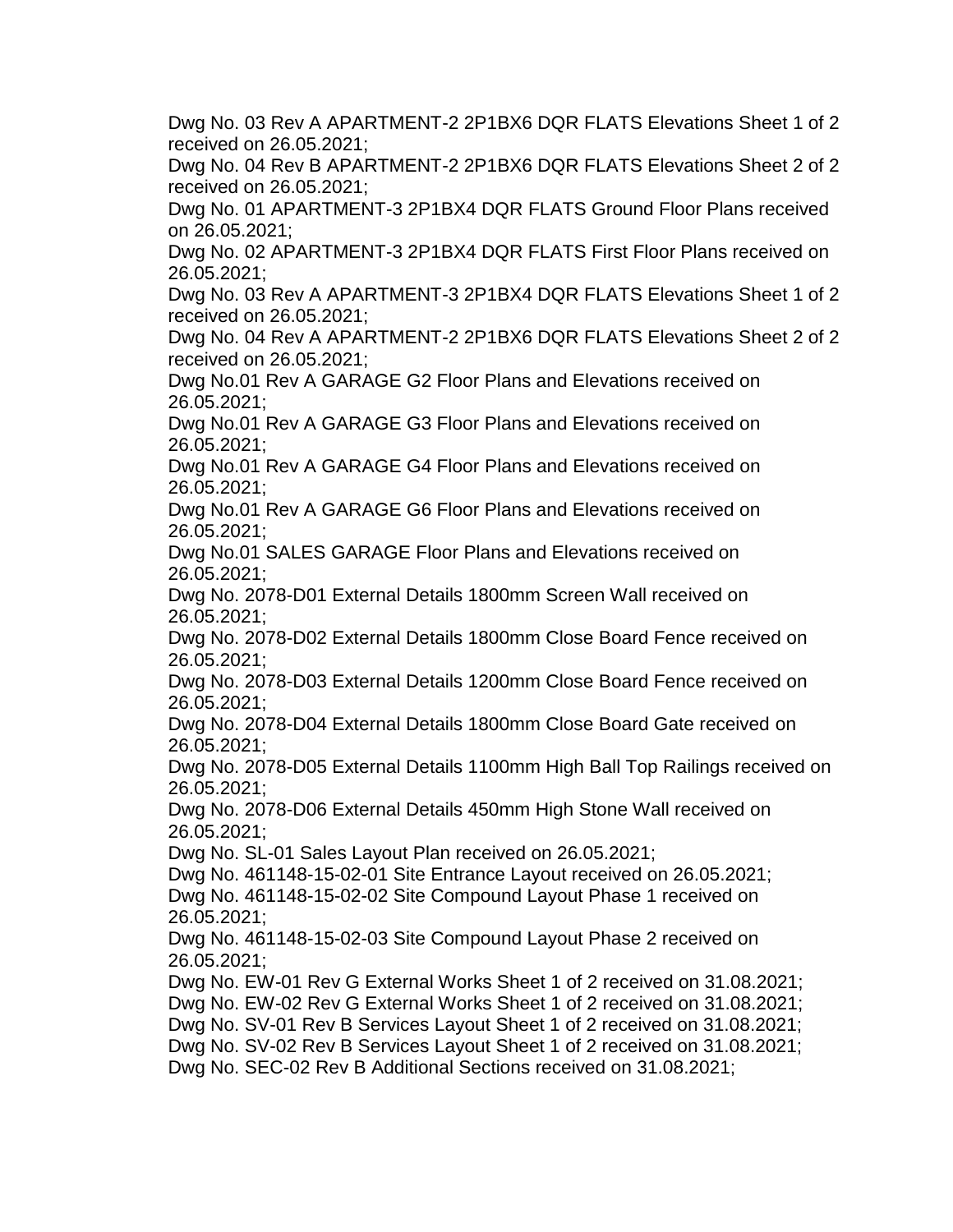Dwg No. 0001 Rev P12 Proposed Levels and Retaining features received on 31.08.2021;

Confirmation of Travel Plan co-ordinator letter received on 26.05.2021; Travel Plan prepared by Acstro Limited received on 26.05.2021;

Ecological Construction Method Statement prepared by Be Ecological Ltd Partnership received on 31.08.2021;

Reptile Survey prepared by Be Ecological Ltd Partnership received on 31.08.2021;

Preliminary Ecological Appraisal Report prepared by JBA consulting received on 26.05.2021;

Great Crested Newt Report prepared by JBA consulting received on 26.05.2021; National Vegetation Classification Survey Report prepared by JBA consulting received on 26.05.2021;

Construction Environmental Management Plan (CEMP) prepared by Lovell received on 31.08.2021;

Geo-Environmental Assessment prepared by Earth Science Partnership received on 31.08.2021;

Geotechnical and Geo-Environmental Report prepared by Terrafirma received on 31.08.2021;

Remediation Strategy Report prepared by Terra Firma received on 26.05.2021; Section Through Root Protection and Linear Drain received on 11.10.2021; Tree Protection Plan received on 11.10.2021;

Tree Retention/Removal Plan received on 11.10.2021; and

Arboricultural Method Statement prepared by Treescene Arboricultural Consultants dated 05th October 2021 received on 11.10.2021.

REASON: To ensure that the development is carried out only as approved by the Local Planning Authority.

- 03) Prior to the construction of the external surfaces of the development hereby approved details of the materials to be used, in electronic or printed format shall be submitted to and approved in writing by the Local Planning Authority. The development shall be carried out in accordance with the approved details. REASON: In the interests of the visual amenity of the area in accordance with policy SP6 and CW2 of the adopted Caerphilly County Borough Local Development Plan up to 2021.
- 04) Prior to occupation of the development a scheme shall be submitted to and agreed in writing by the Local Planning Authority indicating full engineering details of the road layout with sections, street-lighting and surface water drainage and a detailed programme for the provision of the proposed highways. The development shall be carried out in accordance with the agreed details. REASON: In the interests of highway safety in accordance with policy CW3 of the adopted Caerphilly County Borough Local Development Plan up to 2021.
- 05) Unless an endorsed Agreement under Section 38 of the Highways Act 1980 has been completed a detailed programme for the provision of the proposed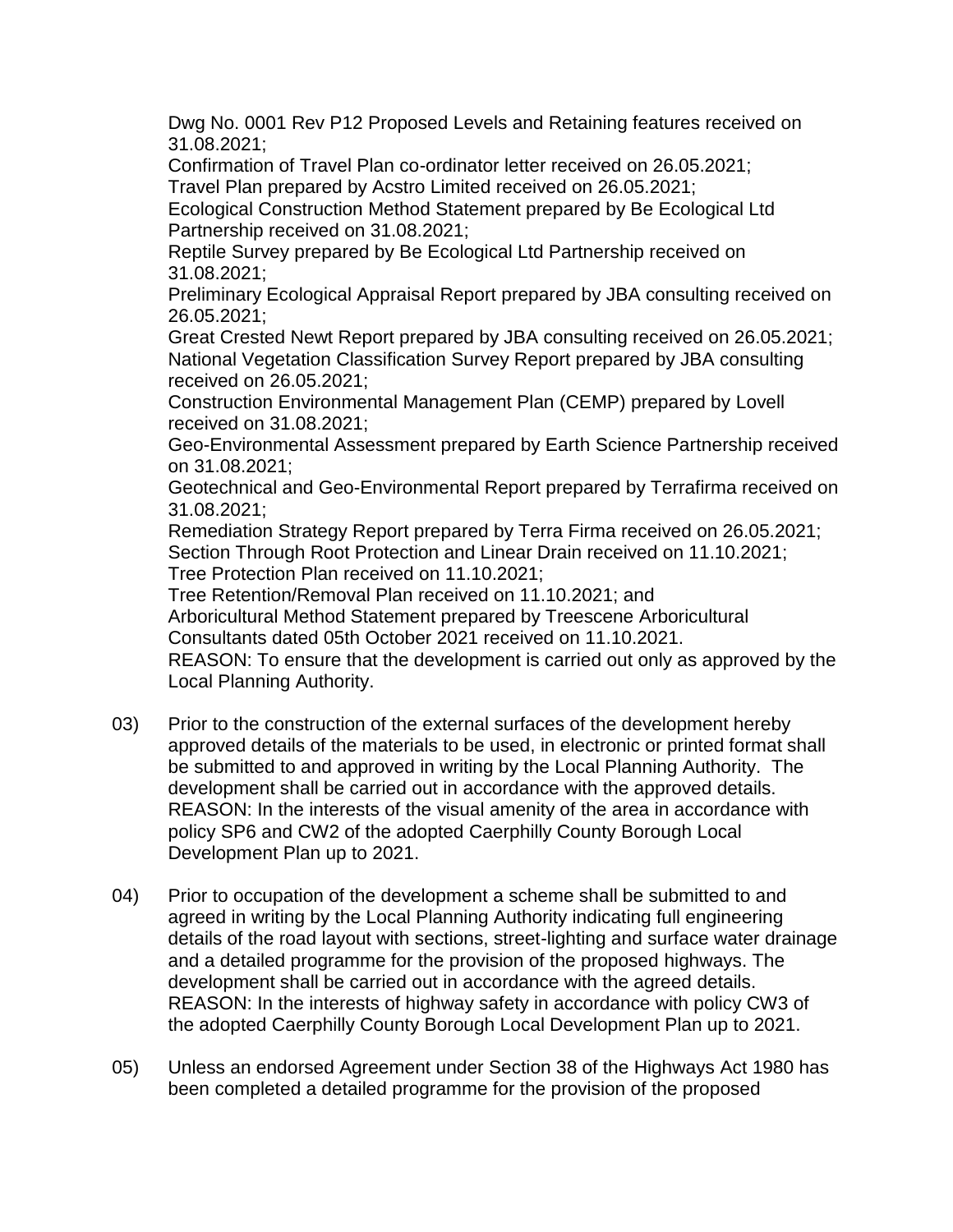highways and highway alterations including all stages in the statutory process for approval thereof together with a similarly detailed programme for the construction, completion and future maintenance of the proposed highways shall be submitted to and approved in writing by the Local Planning Authority before any construction works are commenced on site.

REASON: In the interests of highway safety in accordance with policy CW3 of the adopted Caerphilly County Borough Local Development Plan up to 2021.

- 06) The development shall not be occupied until the area indicated for the parking of vehicles has been laid out in accordance with the submitted plans and that area shall not thereafter be used for any purpose other than the parking of vehicles. REASON: In the interests of highway safety in accordance with policy CW3 of the adopted Caerphilly County Borough Local Development Plan up to 2021.
- 07) Prior to the occupation of the dwelling(s) hereby approved all hard surfacing within the curtilage(s) shall have been:

1) constructed in porous or permeable materials, or

2) provided with drainage to direct run-off water from the hard surface to a porous or permeable area or surface within the curtilage of the dwellinghouse, and

3) where a surface is to be used as a parking area or drive it shall not be constructed in loose materials,

and thereafter those areas shall be permanently maintained so as to comply with requirements 1), 2) and 3) of this condition.

REASON: To provide a sustainable drainage system and avoid loose materials being taken out onto the highway in accordance with policies CW3 and SP6 of the adopted Caerphilly County Borough Local Development Plan up to 2021.

08) Notwithstanding the provisions of the Town and Country Planning (General Permitted Development) Order 1995 (or any order revoking or re-enacting that order, with or without modification), the garages hereby approved shall not be physically altered or converted to any other domestic purpose without the prior approval of the Local Planning Authority. The garages shall be made available at all times for the parking of motor vehicles associated with the residential use of the dwellings hereby approved.

REASON: In the interests of highway safety in accordance with policy CW3 of the adopted Caerphilly County Borough Local Development Plan up to 2021.

09) Notwithstanding the submitted plans prior to the commencement of the development a revised scheme depicting hard and soft landscaping together with a programme of long term maintenance of the landscaping shall be submitted to and agreed in writing by the Local Planning Authority. The agreed details shall be carried out in the first planting and/or seeding season following the occupation of the development. Any trees or plants which within a period of 5 years from the completion of the development die or are removed, or become seriously damaged or diseased, shall be replaced in the next planting season with others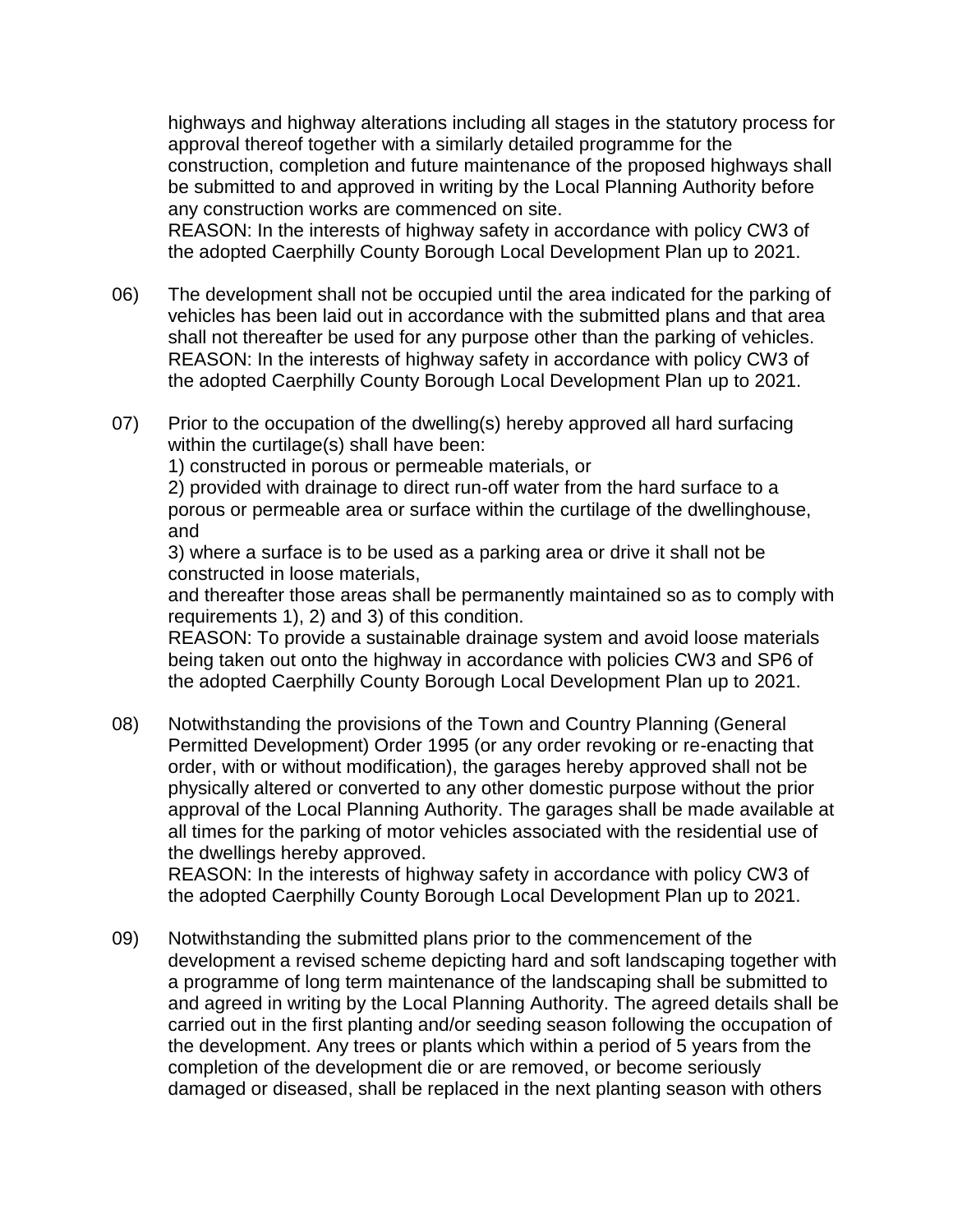of similar size and species unless the Local Planning Authority gives written consent to any variation.

REASON: In the interests of the visual amenity of the area in accordance with policies CW2 and SP6 of the adopted Caerphilly County Borough Local Development Plan up to 2021.

- 10) Prior to the commencement of development, a scheme for the creation/ translocation of the important grassland on site shall be submitted to and approved in writing by the Local Planning Authority. The scheme shall include details of translocation/planting, a management plan, details on securing of appropriate land, methods of securing this eg legal agreement/S106 and a post development monitoring plan. The scheme shall be implemented as agreed unless otherwise in agreed in writing with the Local Planning Authority. REASON: To provide biodiversity conservation measures, in accordance with Part 1 Section 6 of the Environment (Wales) Act 2016, and policy contained in Planning Policy Wales (2021) and Technical Advice Note 5: Nature Conservation and Planning (2009).
- 11) Prior to the commencement of development, a biodiversity strategy shall be submitted to and approved in writing by the Local Planning Authority. The strategy shall include, but not be exclusively limited to: Details of off-site habitat creation or improvement (grassland); Habitat creation or improvement, further to that required as mitigation and compensation, to help the site achieve no net-loss to biodiversity. (Including a management plan for such a site); Enhancements for bats and birds (bird and bat boxes shall be provided on a minimum of 25% of the total number of units on site); Restriction of timing on vegetation clearance to protect breeding birds; Sensitive lighting plan for the benefit of biodiversity; and Management plan for all retained and created areas, and newly created areas such as but not limited to highway verges and amenity areas that are for the benefit of biodiversity. The strategy shall be implemented as agreed. REASON: To provide biodiversity conservation measures, in accordance with Part 1 Section 6 of the Environment (Wales) Act 2016, and policy contained in Planning Policy Wales (2021) and Technical Advice Note 5: Nature Conservation and Planning (2009).
- 12) Notwithstanding the provisions of the Town and Country Planning (General Permitted Development) Order 1995 (or any order revoking or re-enacting that order) with or without modification, no fences, gates, walls, hedges or other means of enclosure shall be erected or planted within the curtilage of any dwelling forward of the front walls of those dwellings hereby permitted or between the dwellings and any adjacent highway, driveway, footpath or car parking space other than those indicated in the approved plans without the approval of the Local Planning Authority.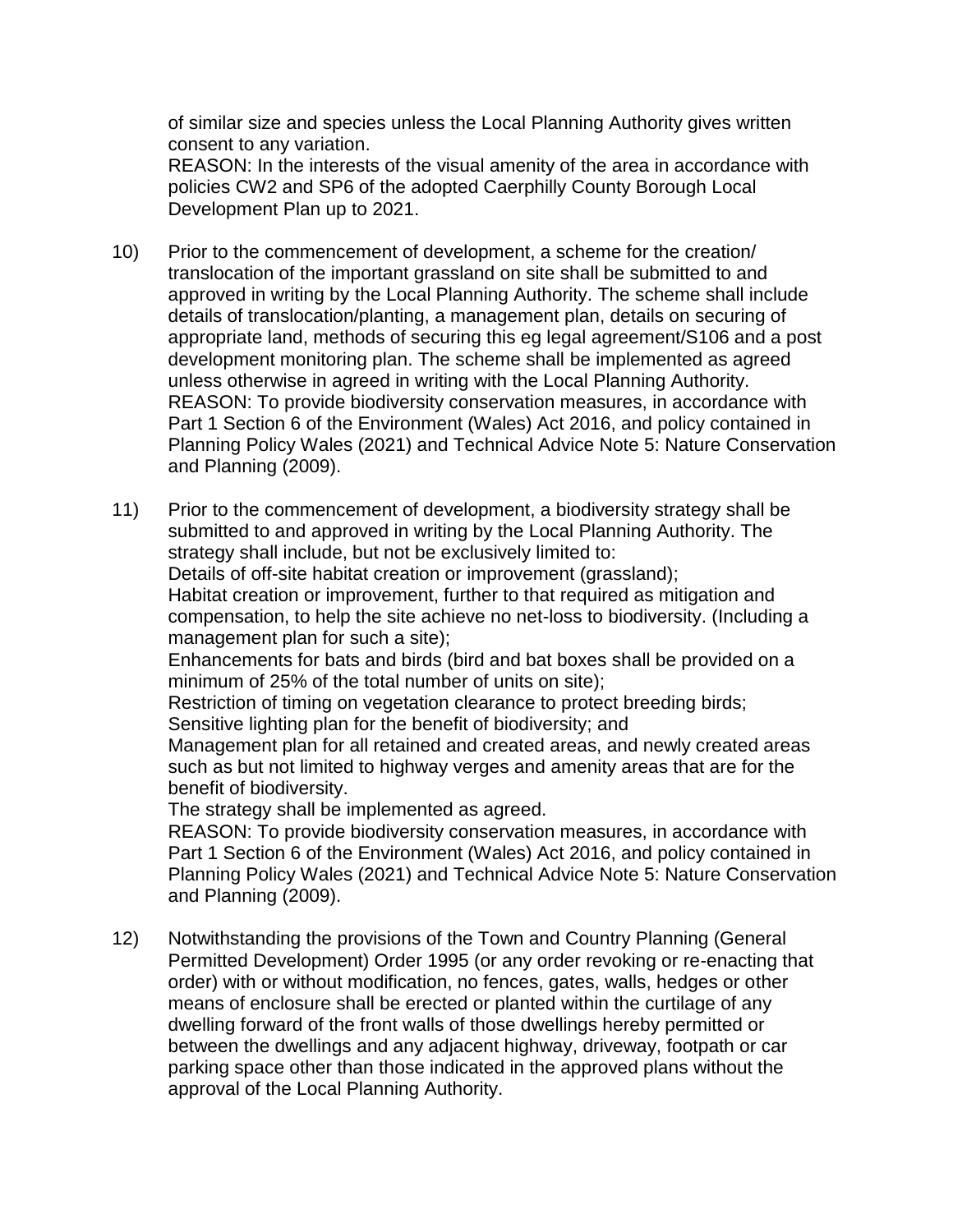REASON: To retain the open character of the development in the interests of visual amenity in accordance with policies CW2 and SP6 of the adopted Caerphilly County Borough Local Development Plan up to 2021.

13) Notwithstanding the provisions of the Town and Country Planning (General Permitted Development) Order 1995 (or any order revoking and re-enacting that order) with or without modification, no enlargement to the roof consisting of an addition to or alteration to its roof shall be constructed without the approval of the Local Planning Authority.

REASON: In the interests of visual amenity in accordance with policy CW2 of the adopted Caerphilly County Borough Local Development Plan up to 2021.

- 14) Notwithstanding the provisions of the Town and Country Planning (General Permitted Development) Order 1995 (or any order revoking and re-enacting that order) with or without modification, no windows or dormer windows, other than those expressly authorised by this permission, shall be constructed without the approval of the Local Planning Authority. REASON: In the interests of residential amenity in accordance with policy CW2 of the adopted Caerphilly County Borough Local Development Plan up to 2021.
- 15) The development hereby approved shall make provision for gigabit capable broadband infrastructure to serve all of the approved dwellings. The necessary infrastructure required shall be installed prior to the occupation of the first dwelling.

REASON: To provide the necessary infrastructure to serve the development in accordance with Policy 13 of Future Wales: The National Plan 2040.

Discharge of Conditions

DOC) Condition 01 of planning consent 20/0047/OUT

Approval of the details of the access, appearance, landscaping, layout and scale of the development (hereinafter called "the reserved matters") shall be obtained from the Local Planning Authority in writing before development is commenced and shall be carried out as approved.

DECISION: There is no decision for the Local Planning Authority to make in respect of Condition 01.

DOC) Condition 02 of planning consent 20/0047/OUT

Plans and particulars of the reserved matters referred to in Condition 01) above, relating to the access, appearance, landscaping, layout and scale of the development, shall be submitted in writing to the Local Planning Authority and shall be carried out as approved.

DECISION: There is no decision for the Local Planning Authority to make in respect of Condition 02.

DOC) Condition 06 of planning consent 20/0047/OUT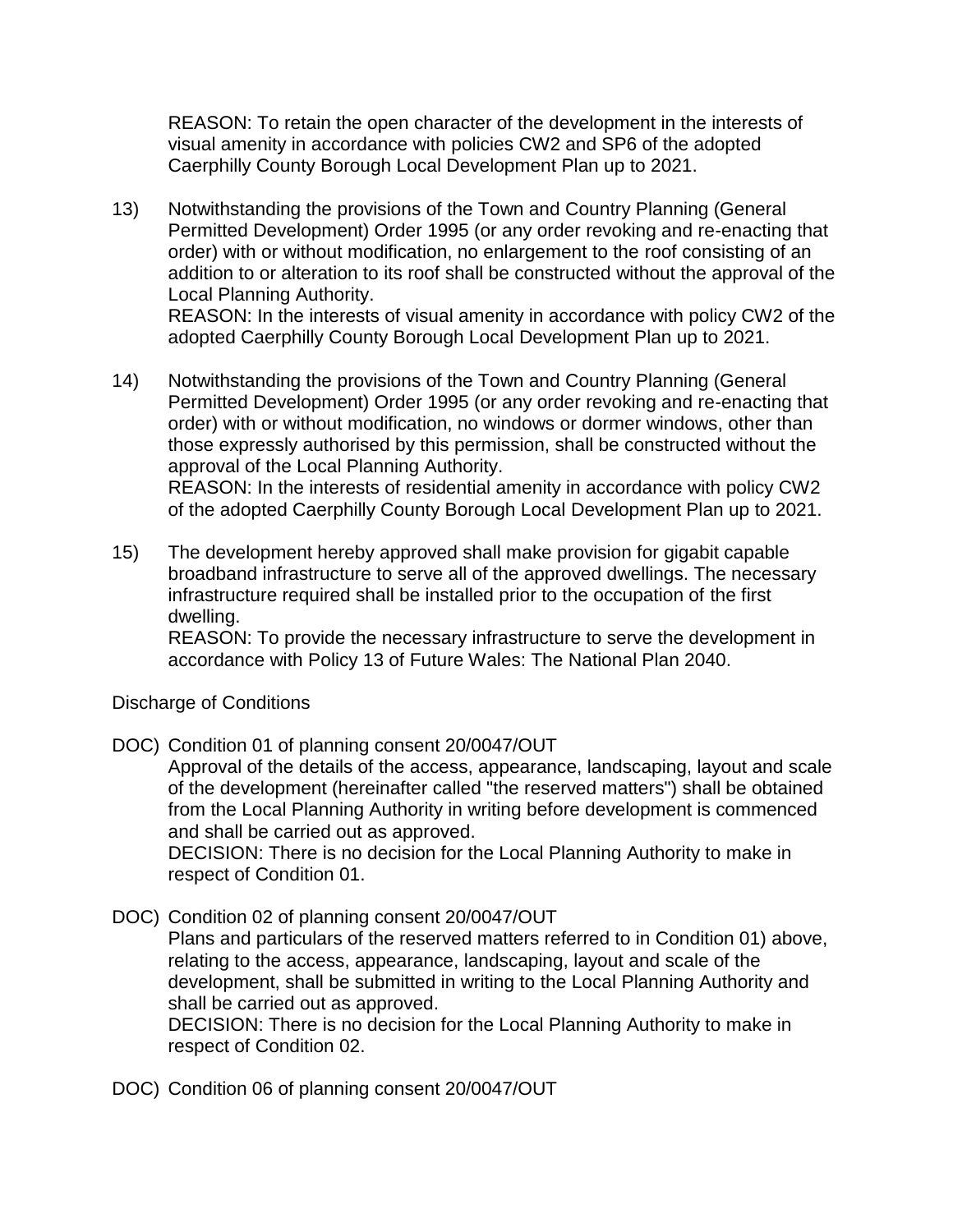No operations of any description (including all forms of development, tree felling, tree pruning) shall commence on site until a detailed Arboricultural Method Statement, which shall include a Tree Protection Plan and detailed schedule of works, has been submitted to and approved in writing by the Local Planning Authority. The development shall be carried out in full compliance with the Arboricultural Method Statement. DECISION: Details Agreed.

DOC) Condition 07 of planning consent 20/0047/OUT

Prior to the commencement of the development a scheme shall be submitted to and agreed in writing by the Local Planning Authority to deal with the contamination of the site. That scheme shall include a ground investigation and a risk assessment to identify the extent of the contamination and the measures to be taken to avoid risk to the occupants of the development when the site is developed. The development shall be carried out in accordance with the approved scheme.

DECISION: Details Agreed.

DOC) Condition 10 of planning consent 20/0047/OUT

Prior to the development commencing on the construction of any roads, drainage, or buildings hereby approved a scheme for dust mitigation shall be submitted to and agreed in writing with the Local Planning Authority. Thereafter the agreed scheme shall be employed as necessary to deal with dust arising from construction works.

DECISION: Details agreed.

DOC) Condition 11 of planning consent 20/0047/OUT

Prior to the development commencing on the construction of any roads, drainage, or buildings hereby approved a scheme for noise mitigation shall be submitted to and agreed in writing with the Local Planning Authority. Thereafter the agreed scheme shall be employed as necessary to deal with noise arising from construction works.

DECISION: Details agreed.

- DOC) Condition 14 of planning consent 20/0047/OUT Prior to the commencement of any works on site, details of the method of clearance/felling provision shall be submitted to the Local Planning Authority for approval. The approved details will be strictly complied with.
	- DECISION: Details agreed.
- DOC) Condition 17 of planning consent 20/0047/OUT Prior to commencement on site a residential travel plan shall be submitted to and approved by the Local Planning Authority and thereafter implemented in accordance with any timescales contained therein. DECISION: Details agreed.